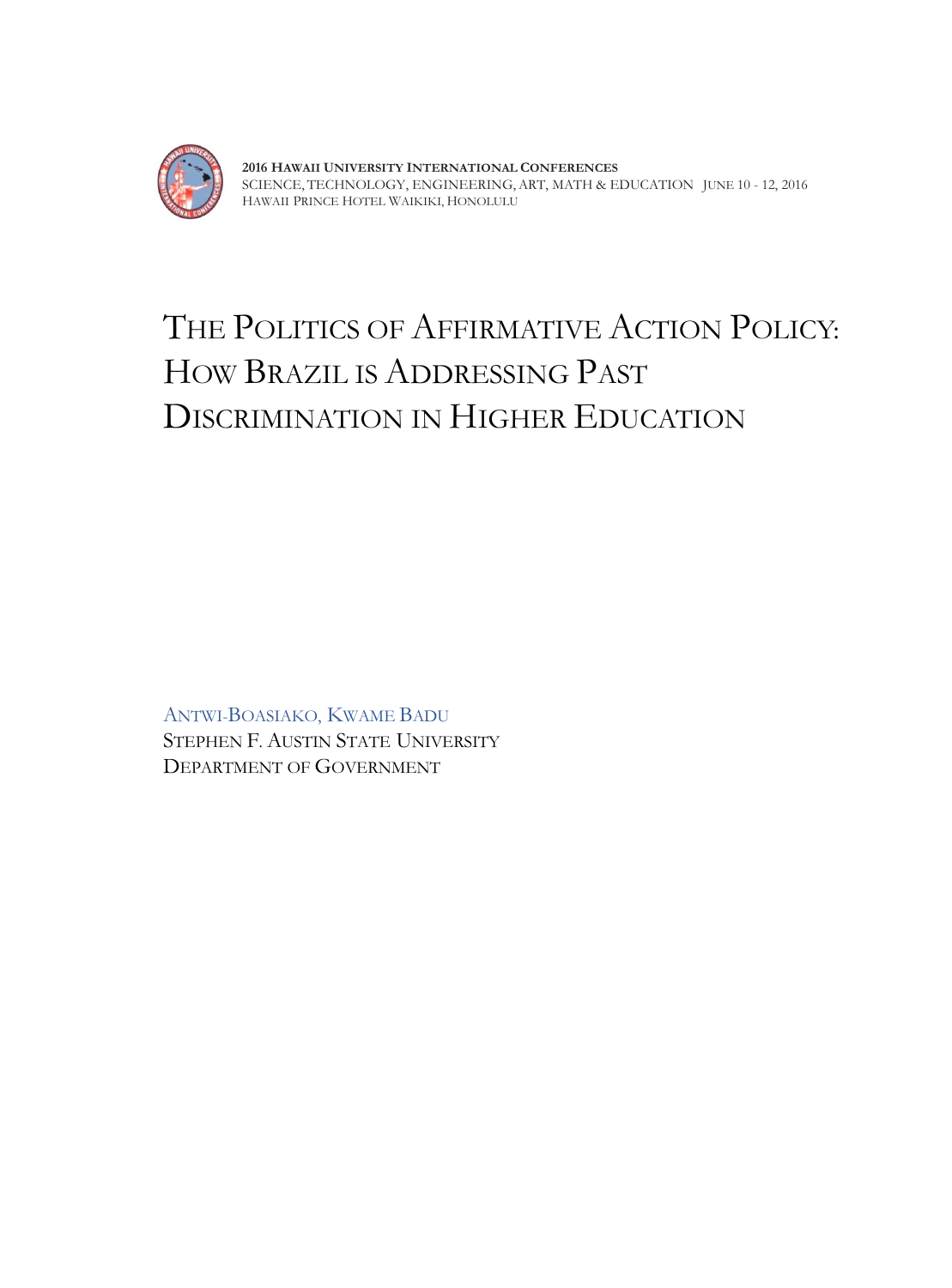Dr. Kwame Badu Antwi-Boasiako Department of Government Stephen F. Austin State University.

## **The Politics of Affirmative Action Policy: How Brazil is Addressing Past Discrimination in Higher Education**

## **Synopsis**:

The paper looks at slavery in Brazil and how past institutional discrimination against minorities has affected its educational system especially in universities. It discusses how federal policy is addressing the issue of discrimination in Brazil.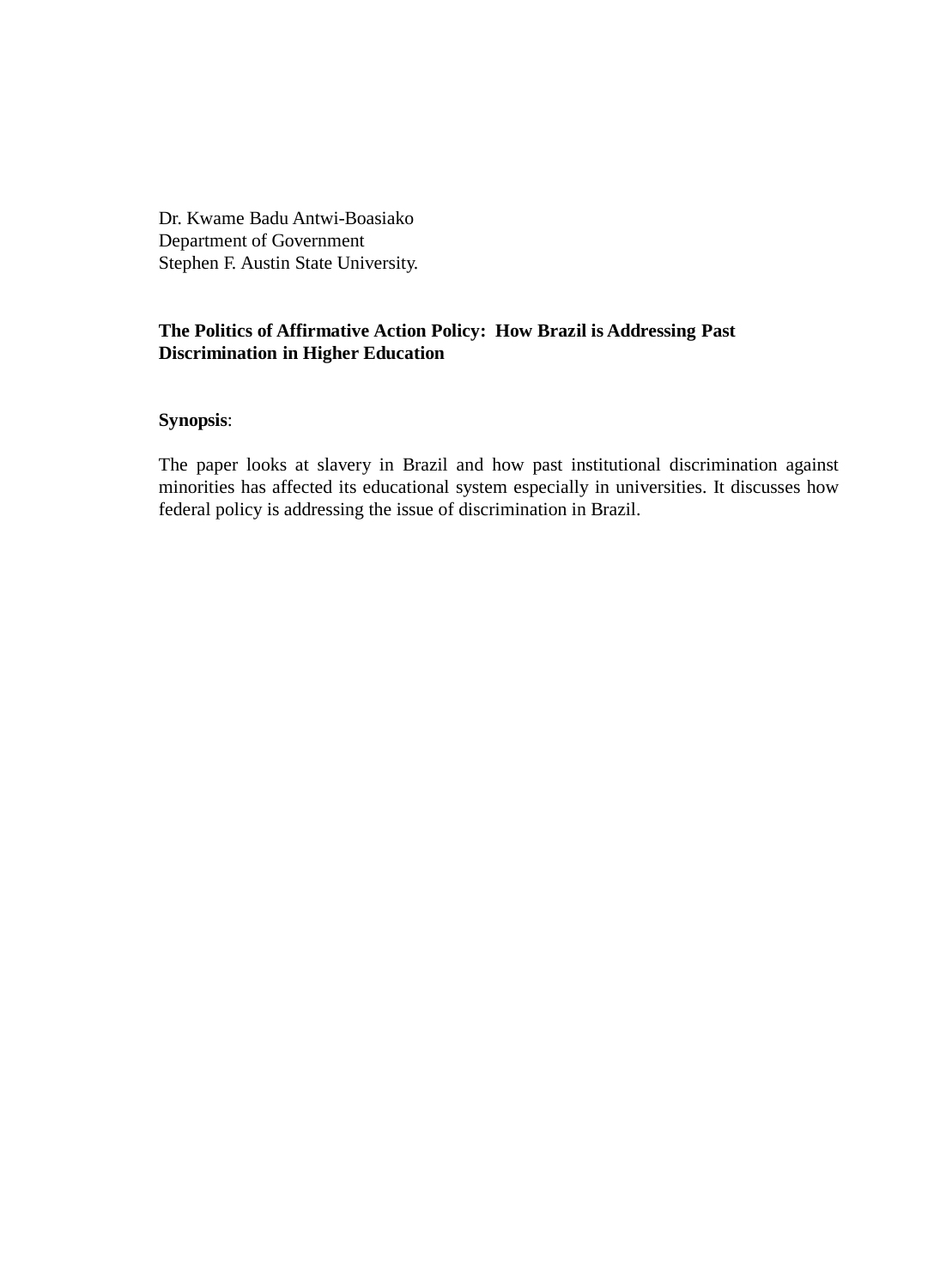## **The History and Politics of Affirmative Action Policy: How Brazil is Addressing Past Discrimination in Higher Education.**

#### **Abstract**

Governments, globally, have made several attempts to addressing issues involving past discrimination against minorities. Despite the significant successes in gradually curbing discrimination, governments continue to adopt policies and programs with the hope of ending discrimination. Affirmative action, one of the policies/programs to curb discrimination, has faced challenges. The enforcement of affirmative action programs such as quotas has not only generated endless debate in many countries but has also encountered resistance from those, usually conservatives, who question the fairness of such a program or policy. Brazil, like the United States, is one of the destinations for enslaved people of African descent who were, on their arrival to their new countries, treated as second-class citizens and had to endure institutional, political, and legalized structural racism and discrimination. This paper provides some of the definitions of affirmative action found in the literature and discusses how the Brazilian government is using affirmative action policy (quotas) to addressing past discrimination in tertiary institutions. The paper uses the disparate impact theory to evaluate the Brazilian federal government's affirmative actions policy while predicting the future of the policy and its possible effects in the public sector.

**Keywords**: *affirmative action, quotas, discrimination, public policy, higher education, and Brazil*

## **Introduction**

Any attempt to write a truthful, factual, or synthetic history about a third world country for non-third world readers entails a set of challenges for scholars since they, the writers, have to reference from what the former occupiers- colonizers and slave mastershave documented. In their book, *Reframing contemporary Africa: Politics, culture, and society in the global era*, the authors-Soyinka-Airewele and Edozie (2010) and also Antwi-Boasiako (2014) noted that third world countries have collectively become a laboratory with pliable theory subjects. Antwi-Boasiako maintains "for centuries, Europeans whose narratives are based on their own concept of how the world ought to be, have written on the politics of *non-European countries*, insisting on how *others* ought to behave to be accepted in the international community" (38). According to Weatherby et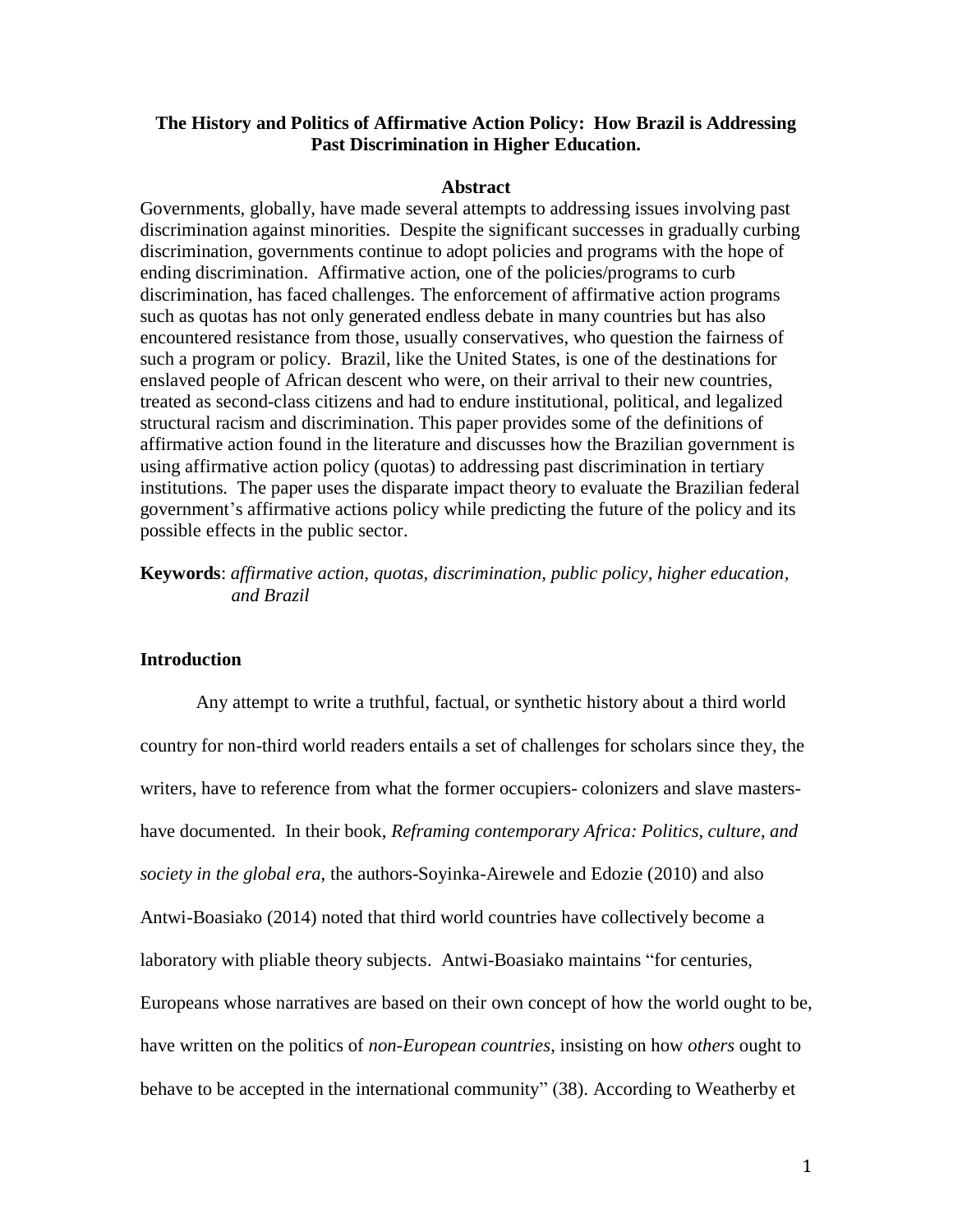al. (2011: 19), Europeans or Westerners believe they are "destined by history to act as the trustee for a less fortunate colonial world," they terrorized for centuries. So, historically, Westerners do not see anything evil about terrorizing weaker societies forcing their religion on them and taking their lands from them. For example, the native America Indian lands, North America, would go to their European settlers as the United states, under President William McKinley, would justify "the annexation of the Philippines on the grounds that the United States would bring Christianity *and civilization* to the islands." In the same spirit, the Portuguese "had largely a free hand in Africa, Brazil, and parts of Asia" (19) while the Spanish spontaneously conquered the rest of the Americas and the Pacific.

There will always be different interpretations to significant historical events and narratives, which present historiographical controversies as historical knowledge is subject to constant interpretations, reappraisal, and refinement. Slave trade (Western governmental organized human trafficking) and colonization by Europeans have changed the course of history for the enslaved Africans and their descendants since the slaves were handled or mishandled differently depending on where there were shipped to; the colonies. In fact, to the Europeans, the enslaved were nothing but part of their property, or as their laws go, mere things and not regarded as human beings (Fausto, 1999). Therefore, these enslaved Africans were subjected to leave under the policies, rules, and regulations enacted by the slave owners: The Europeans.

However, there were attempts by some of these colonizers who terrorized their enslaved citizens to address the unfortunate barbaric issues of racism and discrimination against their defendless minorities. One of the policies used by governments to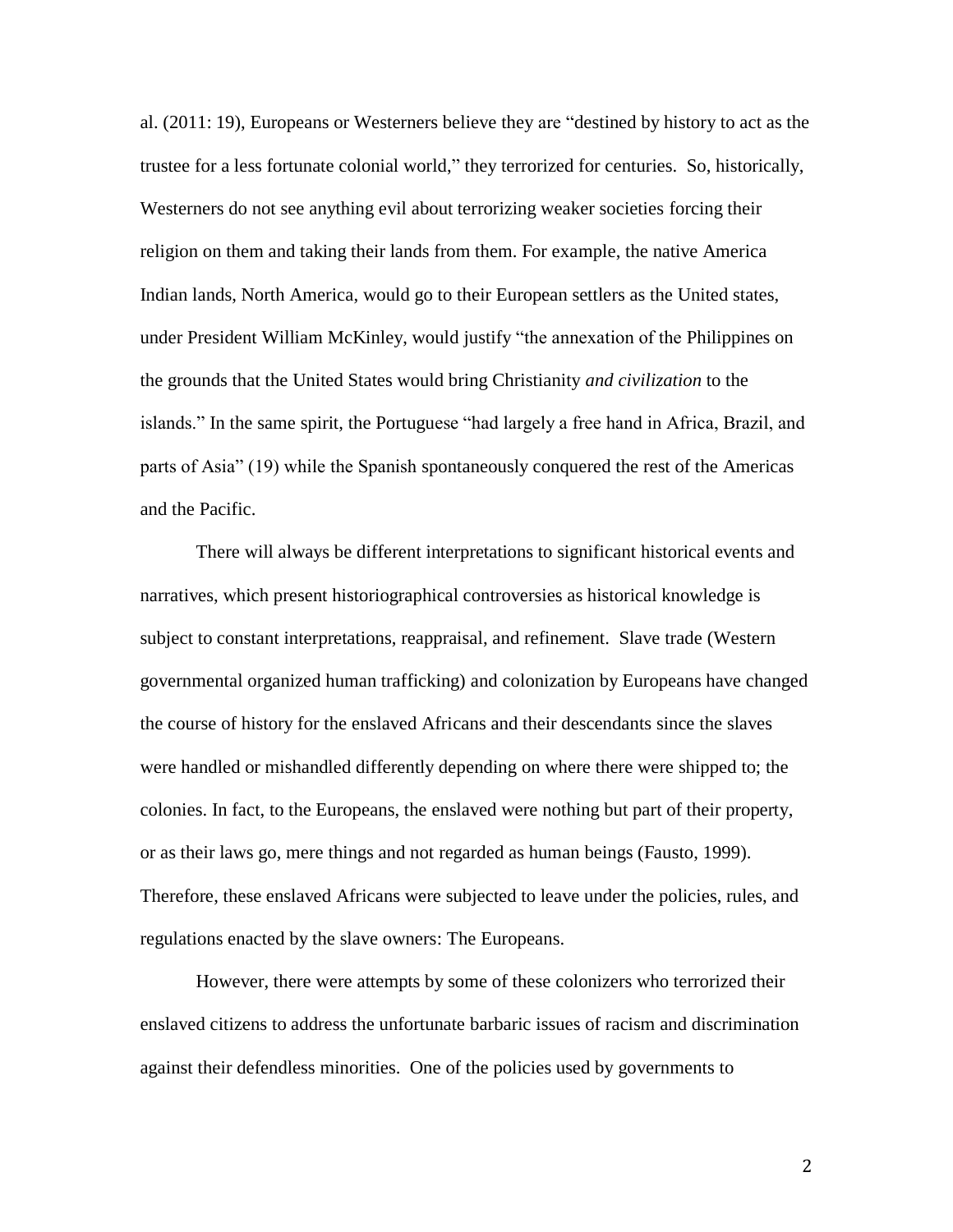addressing historically legalized discrimination against minorities, especially Blacks where ever they may be on this planet is affirmative action, quotas, which has faced resistance by conservative ideologues arguing that such a policy is not only unfair but it is a reverse discrimination against dominant groups (Antwi-Boasiako 2008). This conservative stance cements the notion that the slave masters knew that their policies were discriminatory. This paper provides a very brief history of Brazil regarding slavery, defines affirmative action policy as discussed in the literature, and how Brazil is using affirmative action policy to addressing past discrimination in higher education through admission quotas. The impact theory is utilized to predict the possible effects of the affirmative action policy in Brazilian universities and in the public sector.

#### **Brief History of Brazil and Affirmative Action**

 $\overline{a}$ 

Brazil, one of the popular final destinations of enslaved Africans, was a Portuguese colony, where its geographical location availed itself for European sailors. Unlike other colonies in the Americas, Brazil was the only Portuguese colony on the American continent (Bernardino-Costa and Rosa 2013: 183-184). Any discussion on the political situation in Brazil today needs to understand "the central themes in the Brazilian historical process: the nature of Brazilian slavery, Brazil's remaining united once it became an independent country, and the characteristics of its recent transition from an authoritarian government to a democratic one" (Fausto1999: IX). The history<sup>1</sup> of Brazil is rather a complex one as it is often mentioned along with India as a "location of a new route to India" (10). The Portuguese Crown would effectively colonized Brazil in 1532 after it had contested to claim ownership of the new land through negotiation with Spain,

<sup>1</sup> There are several history books on Brazil in Portuguese but for English readers interested in the history of Brazil read *A Concise History of Brazil* by Boris Fausto (2010). While the book might not account for every single historical event, the author provides detail accounts of the areas he covered.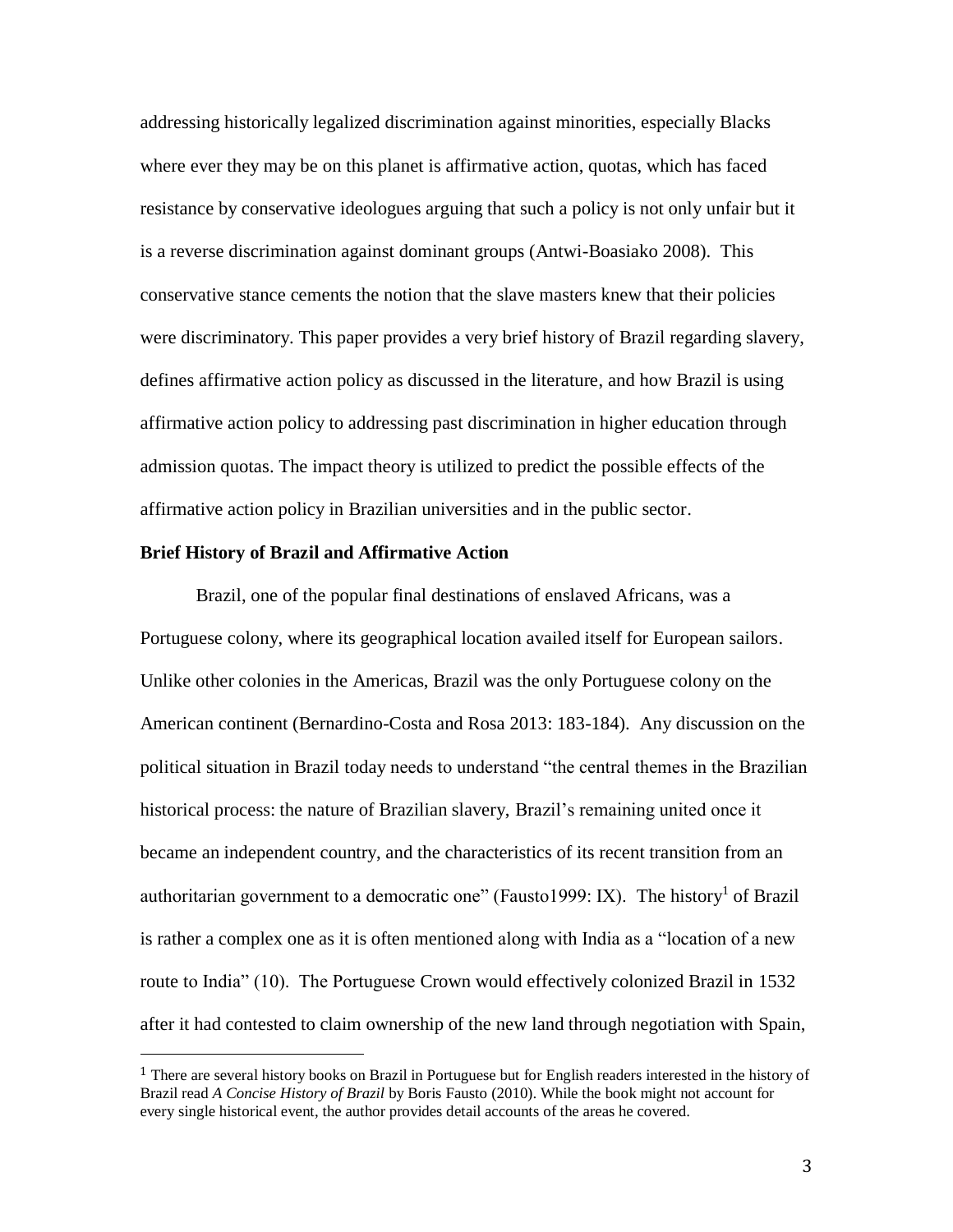which led to the Treaty of Tordesillas in 1494. The genesis of the name *Brazil* dates back to 1503 after King Dom Manuel had named this new found land *Vera Cruz* and later *Santa Cruz*. According to Boris Fausto the word *BRAZIL* was "associated with brazilwood from a tropical tree that was the main resource of the land during the early days"(9), which was used for making dye.

Colonized Brazil, like in the ancient India Caste<sup>2</sup> System, had a social structure that segregated its people based on the color of their skin. The Portuguese saw their race (whiteness) as pure and superior therefore people of non-European decent were considered inferior, unintelligent, uncouth, and second-class citizens including the natives in the various slave destinations. This unfortunate perception about slaves and natives was also true in the United States, Canada, Australia, and where ever enslaved Africans were shipped to. As Bernardino-Costa and Rosa noted after the Sexagenarian Law of 1885, Brazil tried to get rid of Black slaves, just as the United States wanted to resettle Black slaves back in Liberia, $3$  Africa, and allow European migrant workers to whiten the Brazilian population. This was an attempt to replace the so-called "inferior Blacks" from Brazil. According to the authors, "this migration was not only a solution to the labor problem but also an opportunity to whiten-and therefore" as they put it, "civilize- the

 $\overline{a}$ 

<sup>&</sup>lt;sup>2</sup> The India caste system was by and large based on occupation rather than skin color but the reference made here is to show how historically people were identified based on social segregation (See the History of India's Caste System: [http://asianhistory.about.com/od/india/p/indiancastesystem.htm\)](http://asianhistory.about.com/od/india/p/indiancastesystem.htm). See also Perez, Rosa Maria. *Kings and Untouchables: A Study of the Caste System in Western India*, Hyderabad: Orient Blackswan, 2004.

<sup>&</sup>lt;sup>3</sup> There was an attempt to whiten the United States population therefore a movement, the American Colonization Society (ACS) in the 1800s wanted to resettle all the freed slaves back to Africa since the slave masters saw the growing number of the Black population as a threat and problem for the Whites. See the Founding of Liberia in 1847 [\(https://history.state.gov/milestones/1830-1860/liberia\)](https://history.state.gov/milestones/1830-1860/liberia). The ACS also wanted to export the freed slaves to the Caribbean Islands including Haiti depriving the Blacks their birth rights [\(https://psmag.com/remember-that-time-abraham-lincoln-tried-to-get-the-slaves-to-leave-america](https://psmag.com/remember-that-time-abraham-lincoln-tried-to-get-the-slaves-to-leave-america-c73fd238eaff#.4712gvmxg) $c73f d238e a f f#$ .4712gvmxg).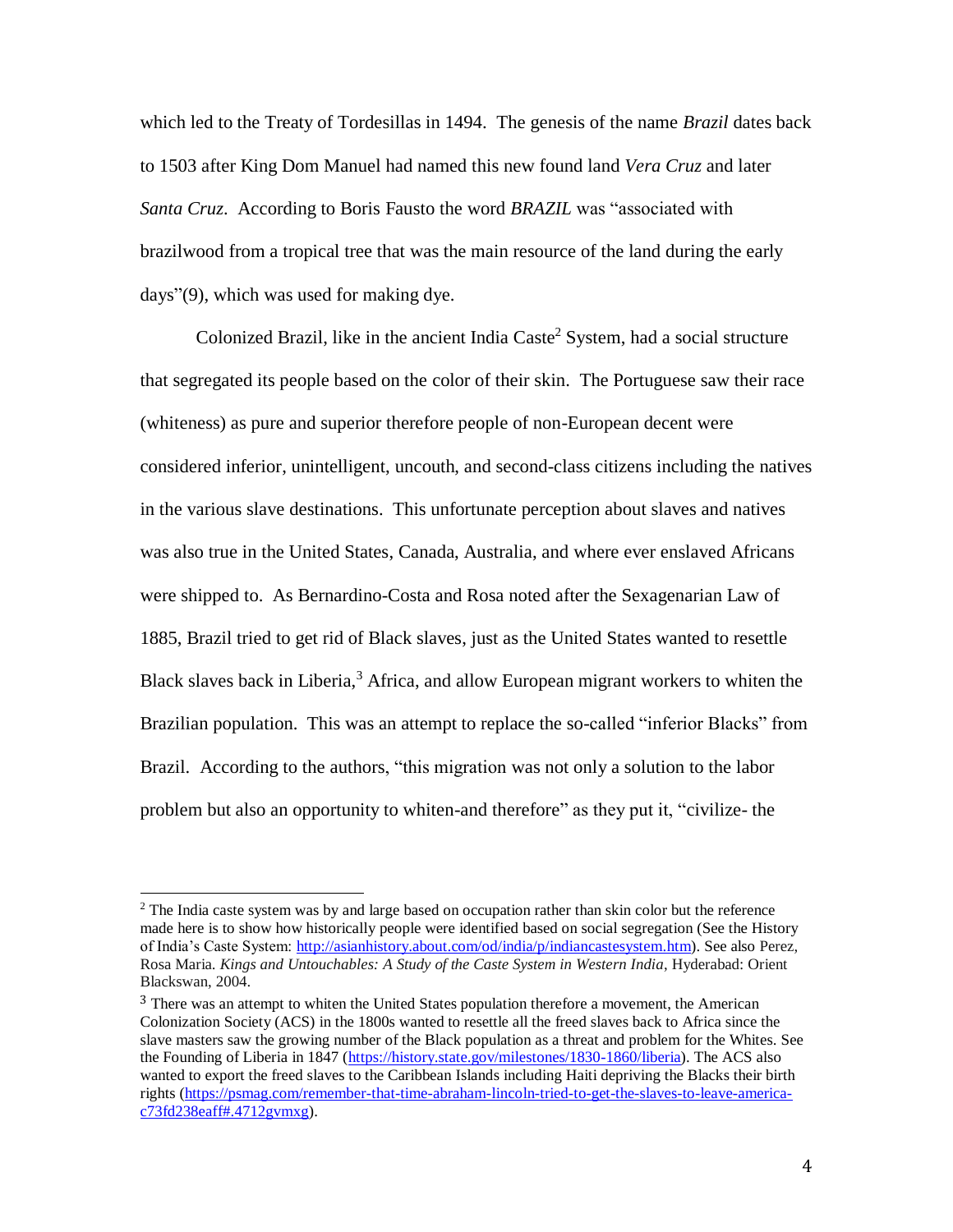country, since science<sup>4</sup> claimed that Whites were superior to non-whites: that is Blacks…" (185). After abolishing slavery in 1888 (Rohter 2001), the Portuguese wanted to discourage any inter-racial marriage by maintaining the White blood "pure"; a practice which was common in North America. The phrase "purity of blood" was used to separate Brazilians until 1773. The Europeans, Whites, were considered pure while the impure blood individuals comprised New Christians, free Blacks and "to an extent, Indians and different types of racially mixed people" (25). The racial divide rules out certain jobs, title of nobility, and membership to certain organizations. For example, Blacks were not allowed to attend White schools in the United States (Humphries, 1995). One's success was arguably dependent on which category one is classified by the slave masters since the racial divide determines what type of jobs one is expected to do. For example, the enslaved were mainly Blacks, Indians, or people with mixed-bloods who do not fit the definition of "Whiteness" or "purity of blood." Descendants from a mixture of Indian and White parents were called mulattos (*mamelucos), cafusos* were mixtures or off springs of Indians and Blacks while near Whites were referred to as *caboclos.*

In 1773 the distinction between the New and Old Christians was abolished but racism in Brazil continued to exist till today. In fact, just like the United States, the

 $\overline{a}$ 

4 It is rather unfortunate but there are several white studies that claim Blacks are "less intelligent" and cannot sustain European civilization. This is a debate arguable many people would not want to discuss it openly but there are evidence in the literature to support this claim while others think its Biblical and creation of God: The so-called famed historian Arnold Toynbee wrote in his 1934 history book: "It will be seen that when we classify mankind by color, the only primary race that has not made a creative contribution to any civilization is the Black race." [15]. See *Christianity and Faith*: <http://www.christianityandrace.org/p/black-and-iq-distribution-jesus-said.html> and also see *Fur at DNA pioneer's theory: Africans are less intelligent than Westerners:* [http://www.independent.co.uk/news/science/fury-at-dna-pioneers-theory-africans-are-less-intelligent-than](http://www.independent.co.uk/news/science/fury-at-dna-pioneers-theory-africans-are-less-intelligent-than-westerners-394898.html)[westerners-394898.html](http://www.independent.co.uk/news/science/fury-at-dna-pioneers-theory-africans-are-less-intelligent-than-westerners-394898.html)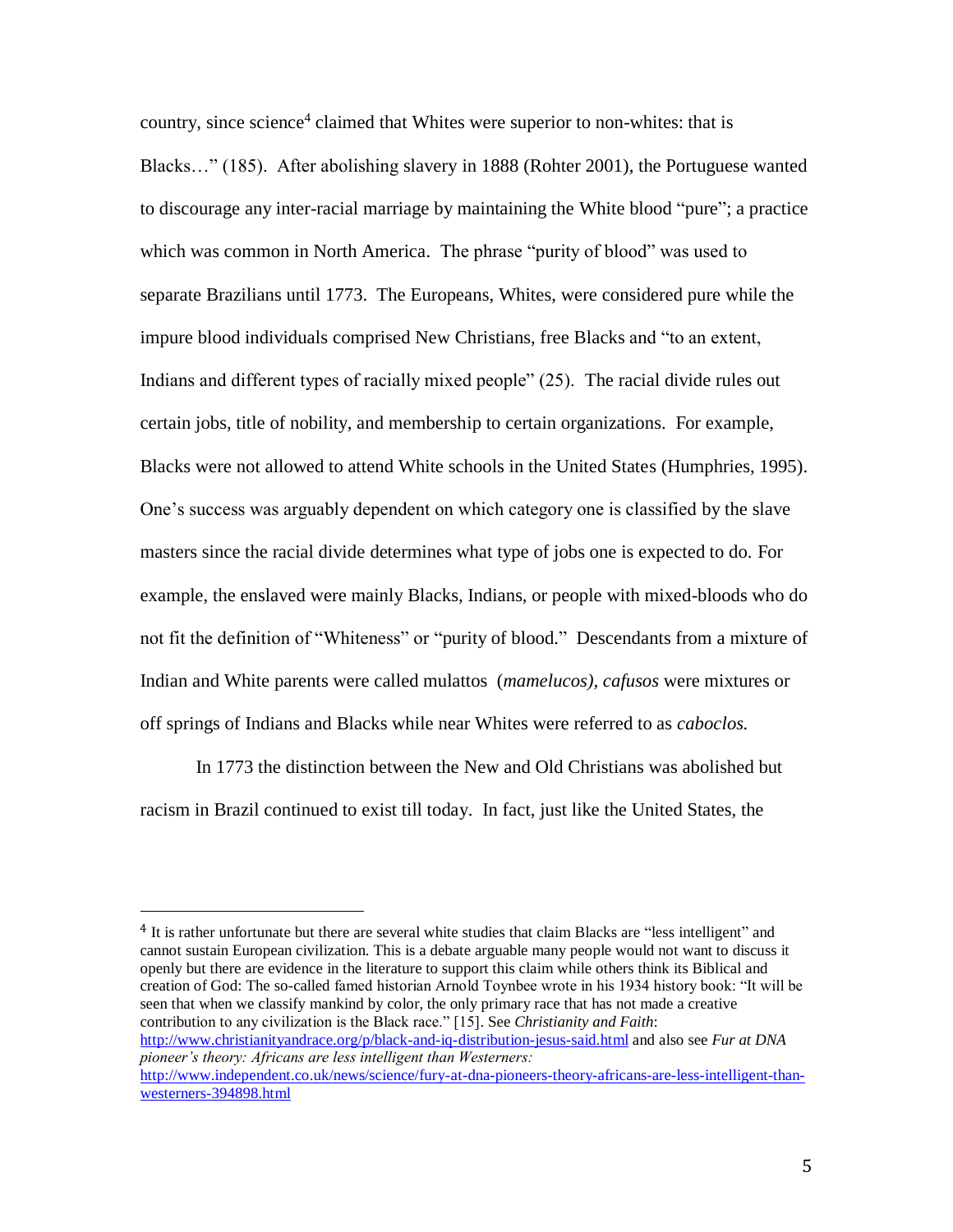enslaved were not considered human beings but properties owned by their European White slave masters. As Fausto noted, in Brazil, "as far as the law was concerned, slaves were things," (25-26) but Indian slaves (light skin) were treated better than their Black counterparts (darker skin) from Africa, who were given the heaviest work to do. Today in Brazil, the national census divides the population into three distinct categories: *branco* (white), *pardo* (brown-skinned and /or mixed), and *preto* (black-skinned) (Cicalo 2012:1- 6: Guimaraes 2012:32-33). This distinction in skin color was another creation of the slave masters to dehumanize the enslaved Africans. Brazil, like Ghana and other colonized African countries, had to go through political deals-*negociata-* with its former colonial master, Portugal, to attain political independence. Brazil will later pay Portugal <sup>5</sup> nearly two million British pounds sterling for losing its old colony. The question is why should the natives of Brazil have to pay the Portuguese to get their own land back? This was an indication that the occupier had little or no respect for the natives who were the original owners of the land. The attainment of political independence weakened the power of Portugal on Brazil as seen in other European colonies. However, it did not curtail the discriminatory practices of the past against "persons and non-person- that is free people from slaves" (Fausto 1999:25). The difference in color determined the type of treatment a slave receives as captured Indian slaves enjoyed better life than Black slaves. The exploitation of the Indian slaves led to religious protection, which minimize discrimination within the Indian settlements but the same could not be said about the Black settlements. The Portuguese Crown, however, tried to emulate the religious order

 $\overline{\phantom{a}}$ 

<sup>5</sup> Even though the native Brazilians did not invite the occupiers, the original owners of the land had to negotiate for what already belonged to them. That was the typical characteristics of the occupiers –slave maters and colonizers- including dominant societies. In North America where the American Indians failed to fight the European intruders their land has permanently been taken away from them.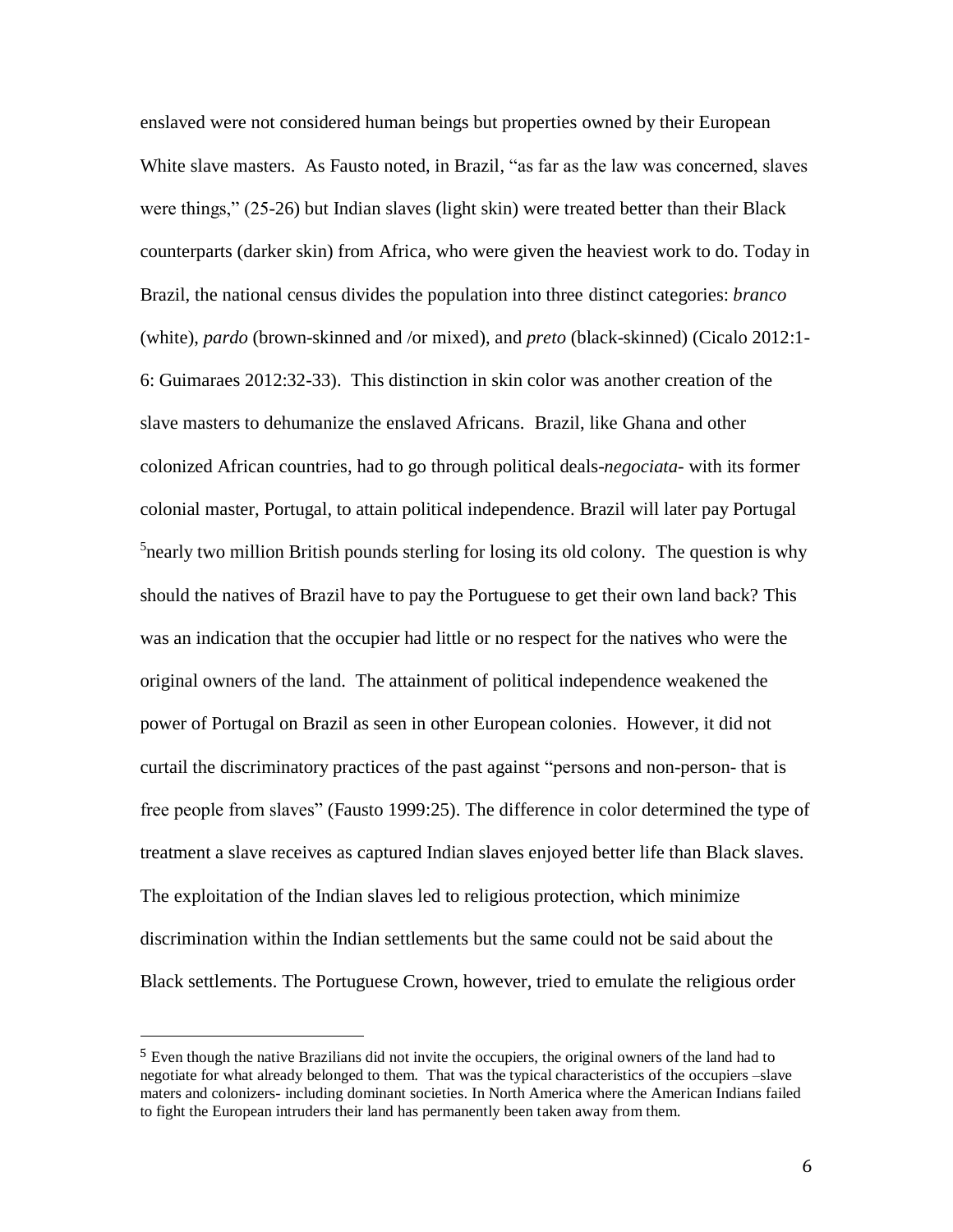by "establishing a less discriminatory policy" (26) but all the slave masters did not accept this reform.

Globally, discrimination against minorities, especially people of African descent, is not a new phenomenon. In the United States of America, for example, punishing or lynching a slave or descendants of African slaves was not uncommon (Matthews, 2000) and the story was not different in Brazil. According to Krueger (2002), African slaves in Brazil were just tools for production, they worked "constantly to please the master's desires…And if a slave ever dared to run away, they'd come after him, and with a very sharp knife they'd puncture the soles of his feet…During slavery, the Brazilian slaves were prohibited from wearing footwear" (174). In his article, *Brazilian slaves represented in their own words, slavery & abolition,* Krueger qualitatively chronicles the deliberate atrocities committed on Black slaves and how they (slaves) were prevented from enjoying certain things as human being. For example, as Humphries (1995) noted, in the earlier days of the United States of America, it was a crime for Blacks (slaves) to have formal education. Recounting in their own words, Krueger noted the plight of a slave who echoed his life in a typical day, "I was soon placed at hard labour, such as none but slaves and horses are put to... I was compelled to carry them [stones] that were so heavy it took three men to raise them to my head ... I was then sent out to sell bread for my master ... the lash was my portion..." (179). Given this legitimated terrorist cruelty of the slave masters, which was constitutionally (legally) acceptable, governments however, attempted to address issues of discrimination against minorities especially after the abolishing of slavery. Even though no one authoritatively knows the exact number of enslaved Africans that were shipped to the Americas and other parts of the world,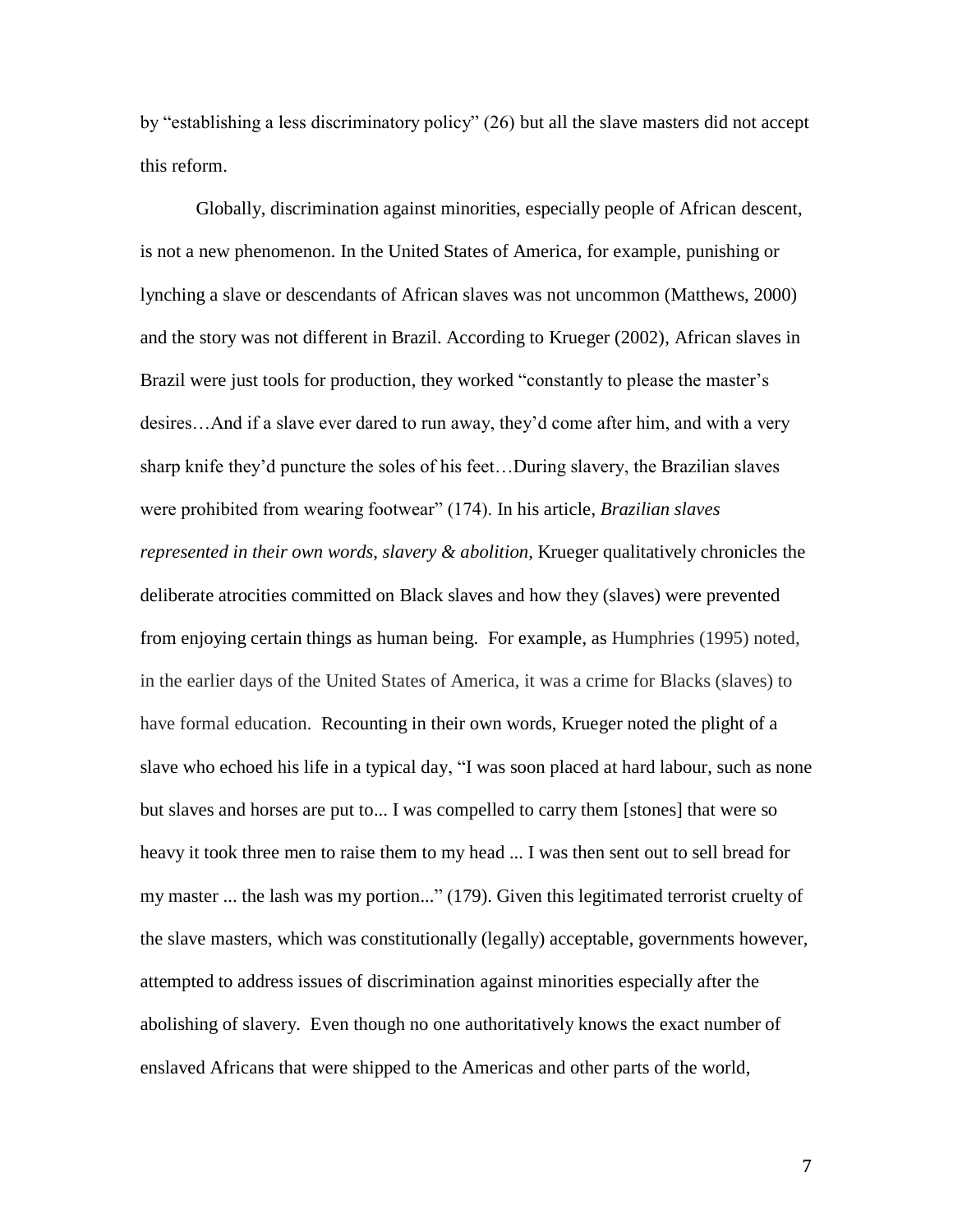Bernardino-Costa and Rosa posit that over 3.6 million- not counting those who died on high seas during crossing and were dumped into the Atlantic Ocean - Africans did arrive in Brazil alone from the mid sixteenth to nineteenth centuries to work in the sugar plantations, raise live stock, and worked in the coffee plantations to feed the European markets (Mazrui, 1986). The number of Blacks made Brazil the largest slaveholding country in the Americas and it is the second country in the world with the largest Black population after Nigeria in West Africa (Karasch 2000: Mattoso 1990). This supervised legalized human trafficking undoubtedly benefited the Europeans in various ways: The slaves were used as helping hands in the businesses of their masters and when necessary they, the slaves, could be sold in an open market as a property.

There have been historical trends to discourage discrimination through government policies and programs in many nations including the United States of America and Brazil. Affirmative action is one of such programs that has been introduced in many countries but discrimination still exist in many forms especially in the educational sector. Abel and Sementelli (2004) see discrimination from a rather historical perspective of subjectivity. That means "oppression and social injustice are often the result of social and historical constructs. All such constructs are addressed to historical and not contemporary conditions..." (91). So the demand for fairness and equality by minorities may be, according to the authors, buried in Brazilian history and not present conditions in the country. But I strongly reject the authors' premise and argue that the persistence of social inequalities and injustices in colonized countries such as United States of America and Brazil could be explained through historical social system and political structures that have not been fully deconstructed to reconstruct a system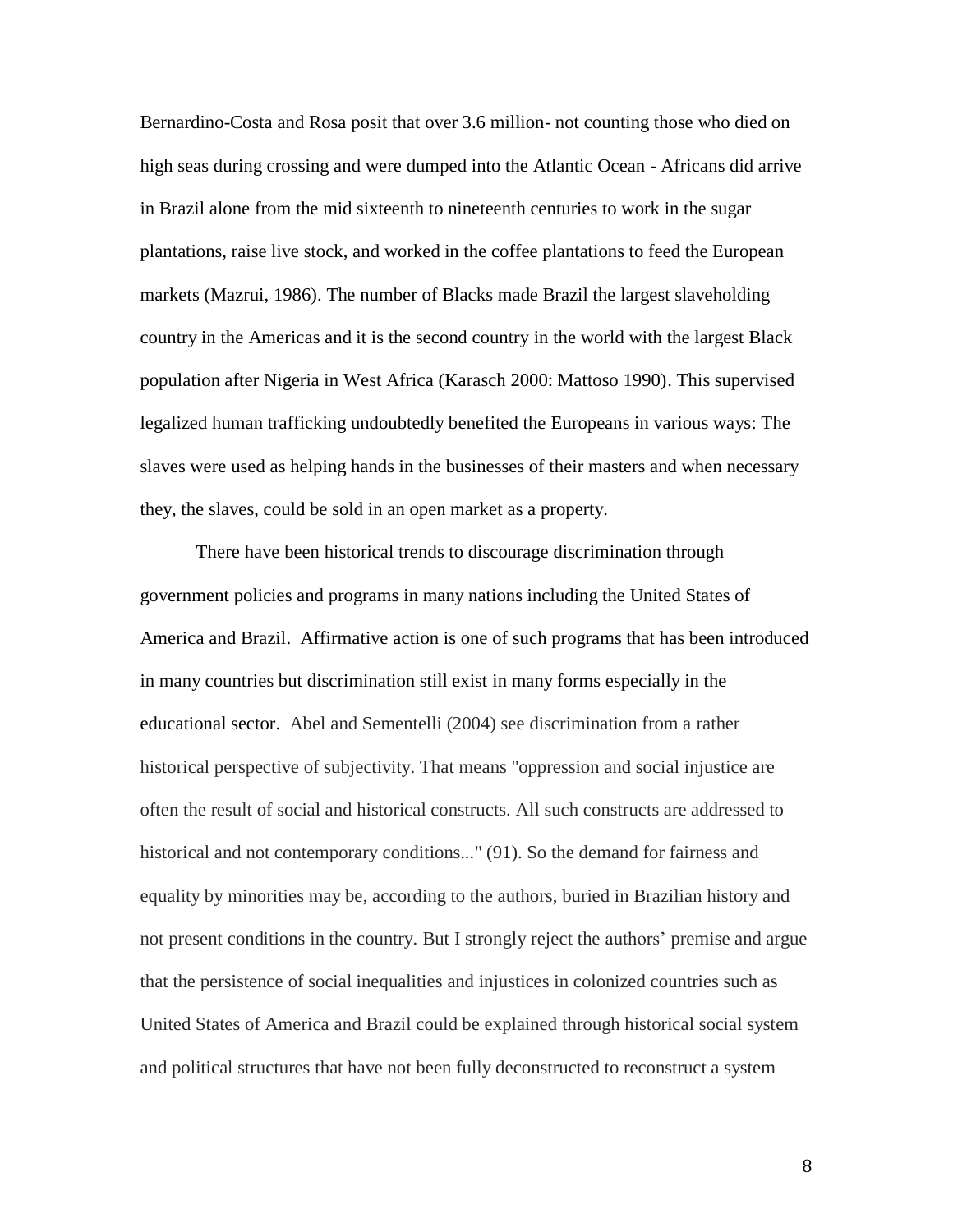where all Brazilians or American citizens have equal opportunities. Understandably, capitalism allocates resources unequally among groups but one may argue that slavery and colonization have caused persistent disadvantage for descendants of African slaves in Brazil. This has socially created "unequal two-class society exacerbating extreme racism that condemning Blacks into deep poverty" (Duncan 1999:188). Despite the *snailness* of identifying policies that would curb discrimination, governments, globally, have made several attempts in addressing institutional discrimination, which could be traced back to the slavery and colonial periods. Attempt is made here to look at this one policy, affirmative action, which has been used in the literature as one of the several policies/programs to confront discrimination, racism, social and educational inequalities.

## **Affirmative Action in Retrospect**

AA as a policy has its roots in centuries of old English administrative practice to ensure justice for all citizens (Skrentny, 1996). As Skrentny noted the English administration was favoring just a section of the masses and others who were equally contributing to the up keep of the British Empire but were not enjoying equal benefits. Thus, it was only very few people, the nobles-in case of Brazil-it was the Portuguese, who had access to certain amenities in the kingdom. In fact, as it was maintained in all European colonies, those who did hard labor, the enslaved citizens and the natives, and in Brazil- the African and Ameri-Indian slaves, in building the kingdom had very little to live on. Ssekasozi (1999), who affirms these historical narratives, argues the people in the British Empire began to complain to their immediate supervisors and the core of the British administration got wind of the injustices and it led to the introduction of affirmative action. How the affirmative action policy made it across the oceans to the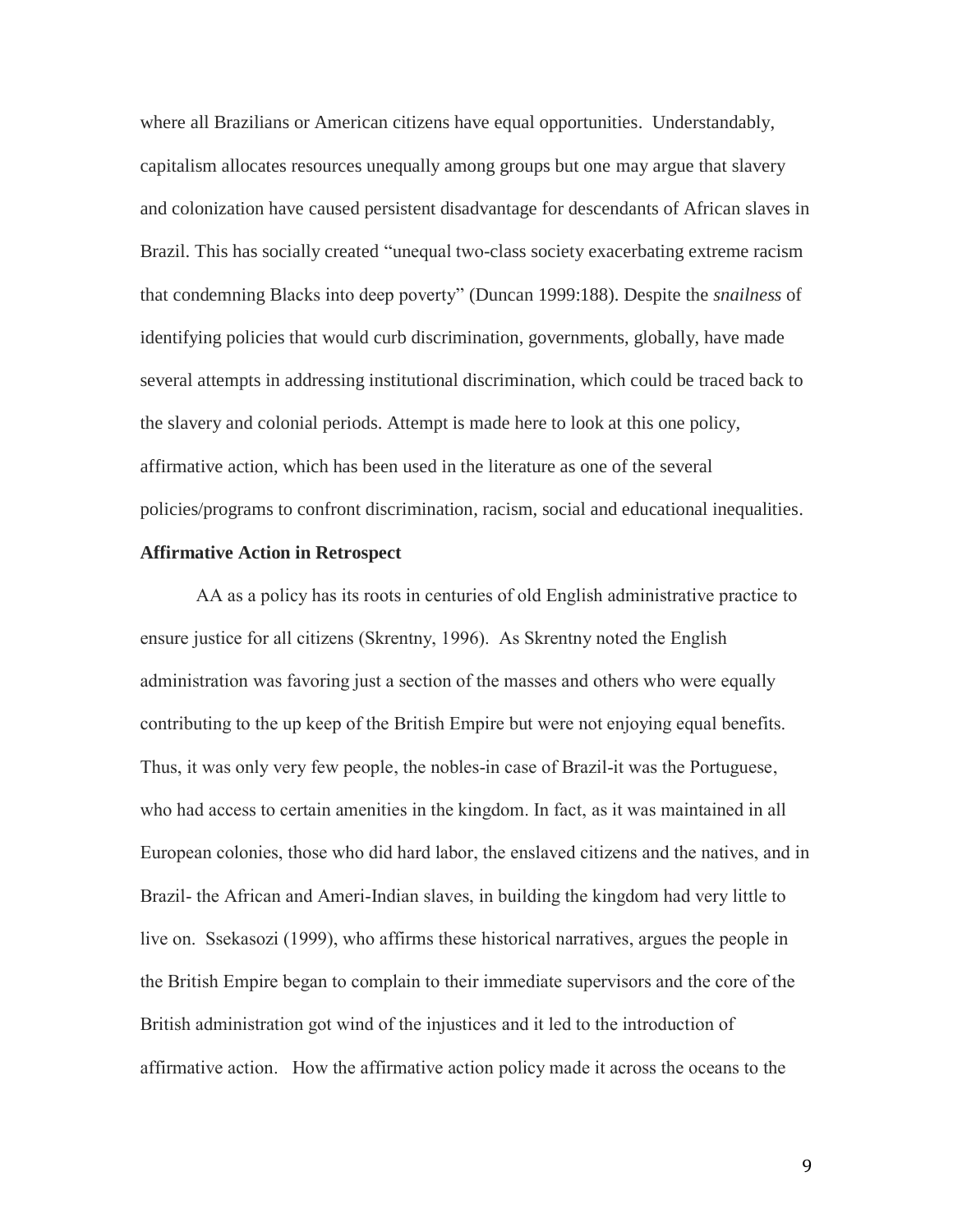Americas is a conundrum as the genesis of the policy in this part of the world might be debatable. Nevertheless, the literature pins the origin of AA in the United States, for example, to 1935 (Skrentny 1996: Tomasson, Crosby, and Herzberger 2001). Tracing the roots of AA policy in Brazil dates back to the slavery period (Fausto 1999) but did not have the same political momentum as in the 2000s. However, for the purpose of this paper, one is inclined to the discussion to the history of the policy regarding quotas in higher education in Brazil.

## **The Quota Game**

There have been many interpretations to the definition of AA, such as *discrimination positive, quotas, reservations,* in the literature (Antwi-Boasiako and Asagba 2005: Moses and Jenkins 2014). Our understanding of AA relies on a revised version of the universal principle of equality where the state is to recognize the differences and redresses the vulnerabilities of social groups through corrective programs (Cicalo 2012:3-7). Theoretically, it brings to mind the works of John Rawls (2001) who argues for *justice of fairness*. This theory, which is supported largely by civil rights movements across nations, is equality through difference and also popular among liberals (Kymlicka and Norman 2000). This means conservative ideologues are more likely to reject or resist AA policy. Politically, issues concerning affirmative action, like immigration, religion, education, and abortion tend to divide Brazilians into ideological compartments: Conservatives/Liberals.

Such a divide is sometimes so deep that opponents and supporters of affirmative action fail to critically analyze each other's argument and line of reasoning. This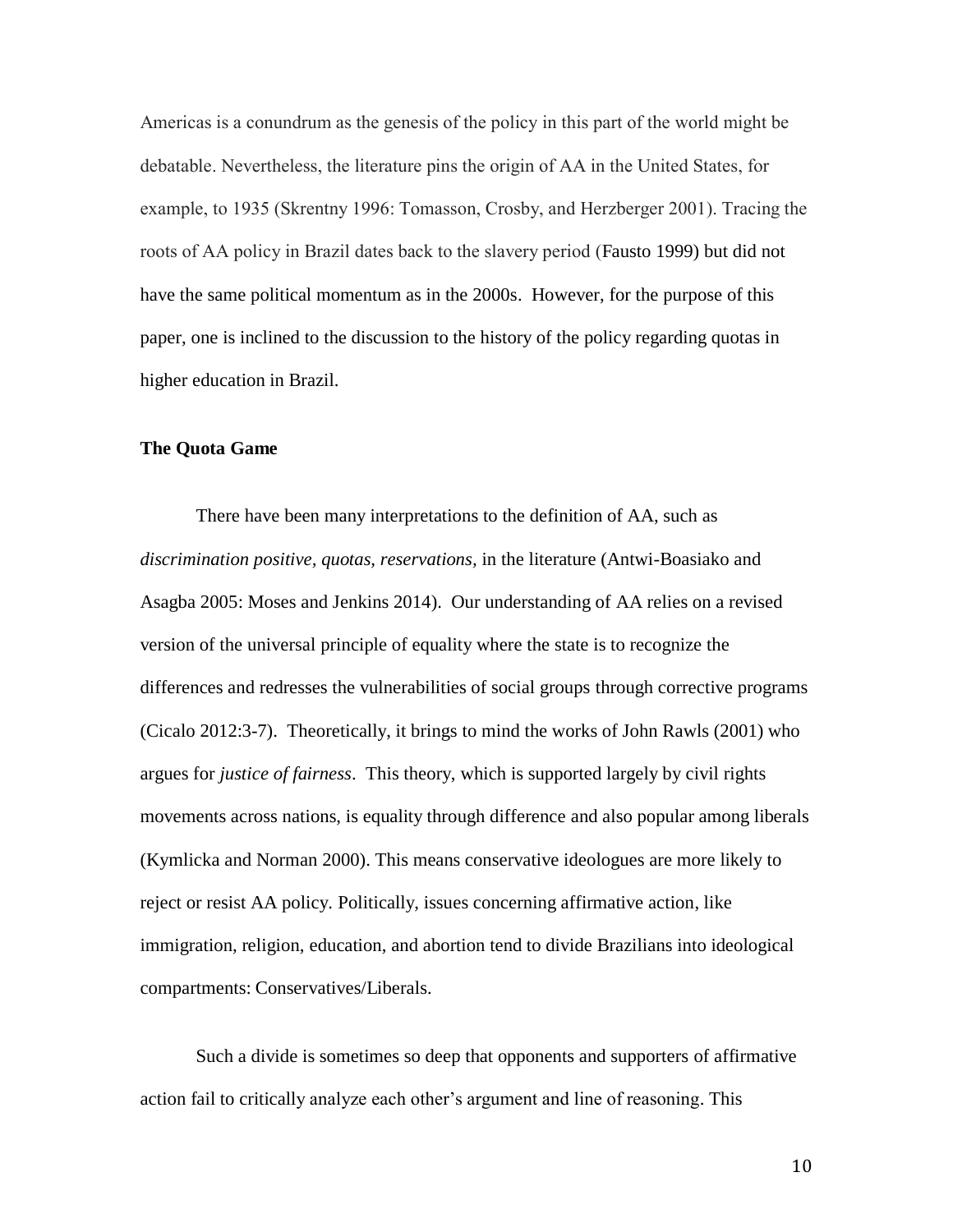unfortunate impasse is not uncommon in other parts of the world and certainly Brazilian laws makers. Conservatives are by no less means ignorant of the historical atrocities against Blacks and other minorities in Brazil. The Portuguese (White) injustices meted out to the minority (African and Indian slaves in Brazil) are abundant in the literature, and it would be very myopic on the part of the resisters to argue otherwise. However, when it comes to education in Brazil, the conservative argument is that Brazil as a nation has come a long way to end discrimination and therefore the affirmative action policy may rather bring divisions among the population with such racial distinctions and quotas, which is likely to help just a section of young Brazilians as against the rest of the population.

To the conservative school of thought, Brazil is more or less a capitalist society where the individual must be competitive in his or her dealings to earn a living. Such individualistic attitudes of capitalism help build a nation for prosperity. What conservative narratives fail to factor into their analyses are the effects of slavery and colonization and institutional structures that hold back minorities. It is difficult to characterize Brazilian politics into solely conservative or liberal ideology. The desire to dichotomize and explain issues on the basis of *we versus them or the other* tend to eclipse the substance and outcomes of a genuinely constructive debate on issues like discrimination in education, the quota system, and race, which are of national interest to all Brazilians, especially the youth. It is unfortunate that the literature dichotomizes policy issues where such categorizations limits the voices of the other segments of the population, who may not want to identify themselves with either of the two major schools of thought but have valuable inputs to contribute on those issues.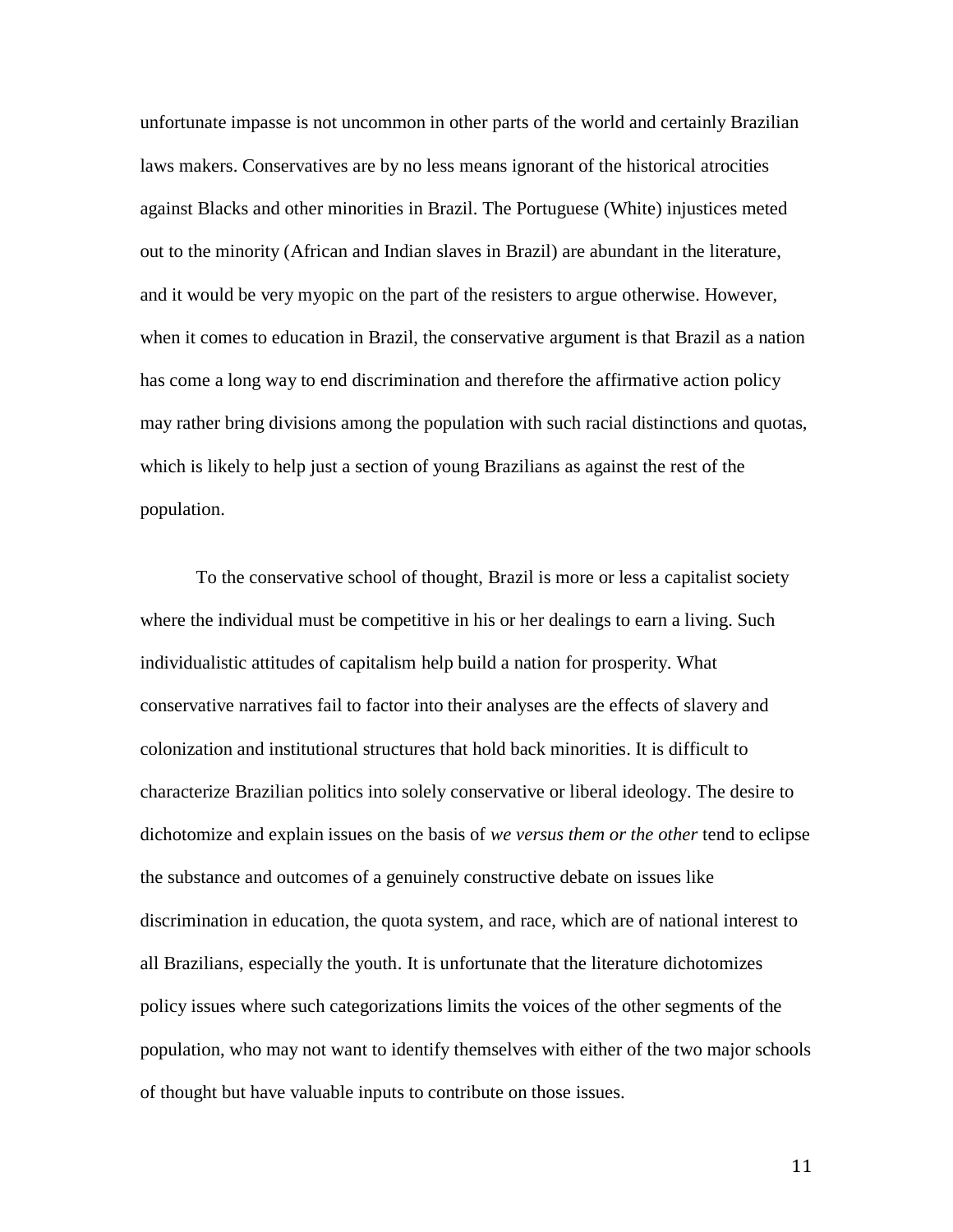The argument for affirmative action or the quota laws in Brazilian educational systemd needs a critical examination and an in-depth analysis rather than the current assumption that those who resist the policy of favoring minorities are racists or conservative ideologues. Conservatives understand integrations, but such a mix should be done on competitive basis, they argue. Brazil would do better if political and social issues were analytically explored thoroughly for the benefit of shaping the individual's values in influencing public policy, rather than conforming to the ideological complexities of the political theory dichotomy, which tends to set parameters for political and social debates.

## **How essential is AA policy in the civil service or the public sector in Brazil?**

From a public policy perspective, there will always be a conflict over who gets what, how, and when. Scholars have presented different definitions and understanding regarding public policy (Theodoulou and Cahn 2013: Wilson, 2006: Heineman, Bluhm, Peterson, and Kearny 1990). However, these scholars affirm that public policy must distinguish between what government actions will accomplish and possible failures including the long-term impact of such a policy. In short, what government *will do* or *will not do* must be critically analyzed for the benefit of the greater good, without necessarily ignoring the minority segment of the population. The two schools of thought on affirmative action policy in Brazil have diverging and parallel arguments, which must have converging point if the government is serious about finding a lasting solution to "legalized historical discrimination," which seems to be the status quo.

To minorities, it is essential that the Brazilian Federal government state a clear objective of unifying the two schools of thought. There is an increasing justification from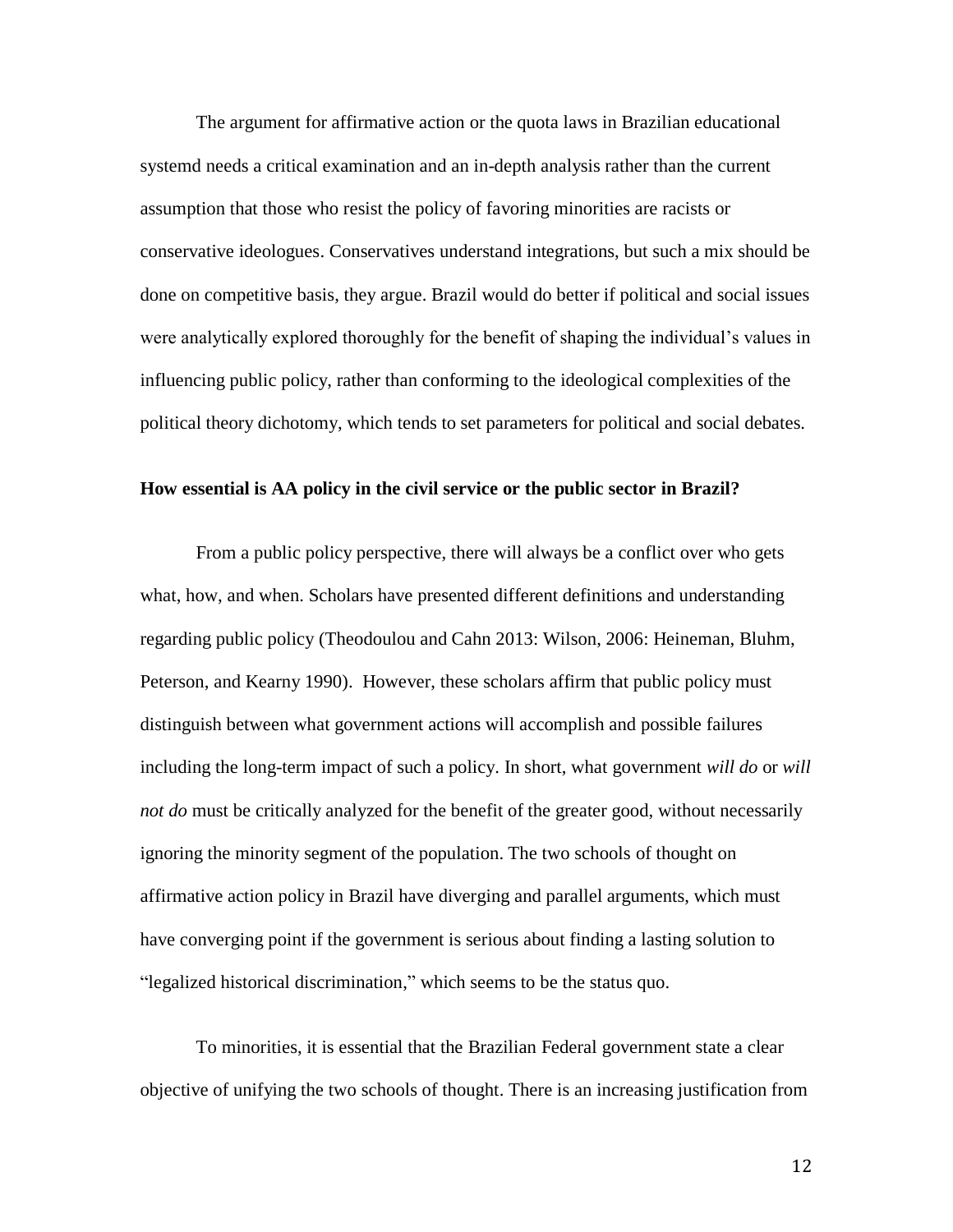both sides on the quota debate to make education accessible to all Brazilians; therefore for a pragmatic result, the government must act as a mediator by taking a decisive stance, hence the importance of the quota policy in Brazil. This policy must reflect the decisions, values, and goals to benefit the public at large (Wilson, 2006). For example, in the ethics literature, the frustration with the one-sidedness of deontology and utilitarian ideology led to a third school of thought called *casuistry*. This third school is equipped to mediate and combine the competing values of deontology and utilitarianism to affect tradeoffs between liberal and conservative schools of thought. If the Brazilian government adopts the casuistry approach, it will essentially eschew the abstract judgments of both schools and provide a practical, acceptable working environment for the entire country. As Theodoulou and Cahn maintained, any good policy must have an intentional course of action with an accomplished end as its objective. So what would be the accomplished end to the quota system? The historical injustices and racial inequality of Brazil put the political leadership at a crossroad as minorities' demand for equal justice translates to a reduction and destruction of the status quo. Hence, there is a critical need to understand both sides of the affirmative action argument in the Brazil tertiary educational system.

## **Affirmative Action Defined: The Dilemma in Definition**

The affirmative action literature lacks precise and concrete definition either in the legal or political arena. There are several schools of thought when it comes to defining affirmative. This lack of consensus in the literature has encouraged each school to advance its agendum based on its myopic definition and interpretation. Proponents of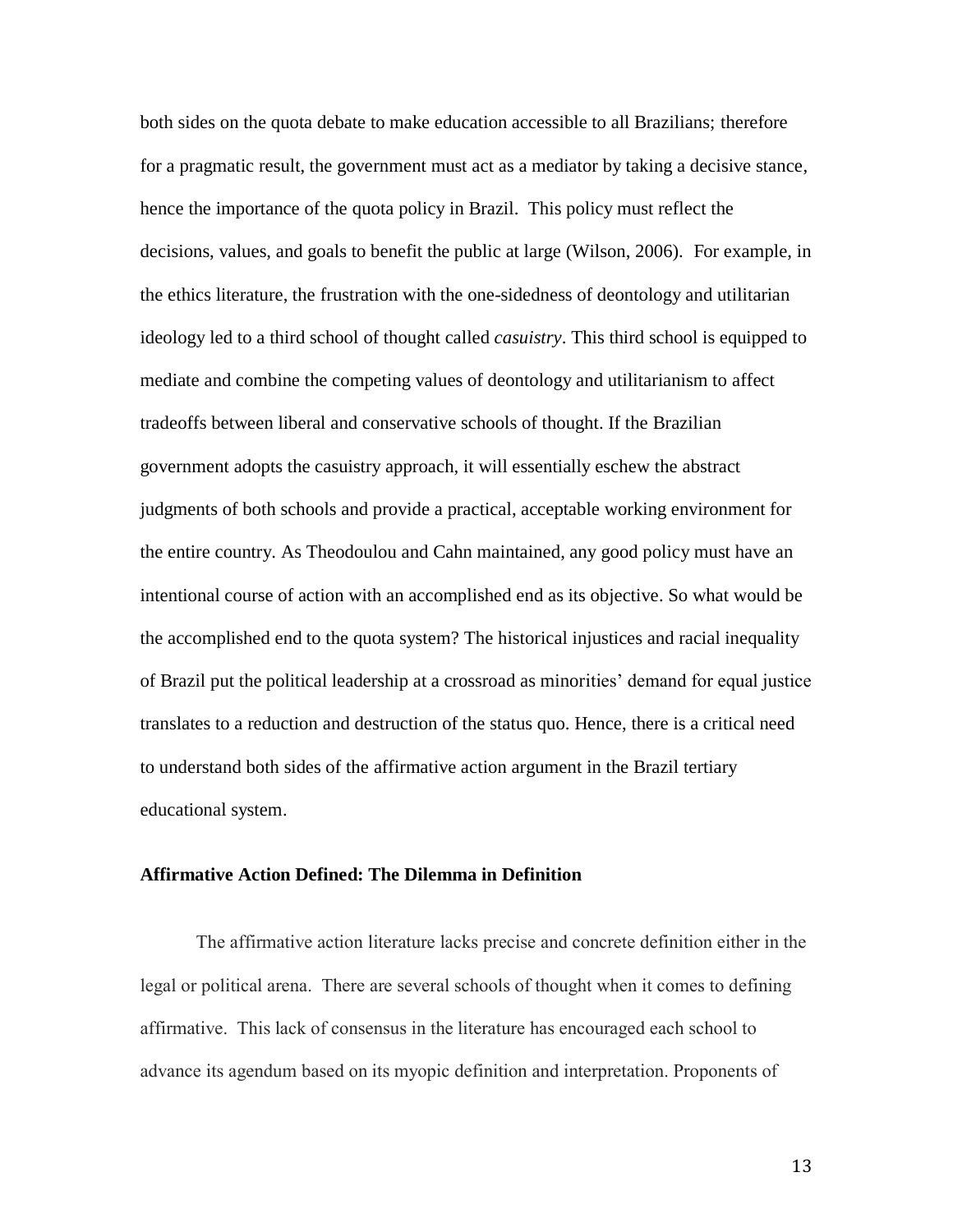affirmative action mostly liberals, see beyond the legal definition and focus more into the matters of social justice and equal opportunity for all. Even within this school of thought, while there may be variations in the definitions of affirmative action, the common denominator of proponents' definition is the use of policies and programs to eliminate underrepresentation of qualified people from certain groups and positions where their participation is discouraged. Opponents of affirmative action, usually conservatives, on the contrary, see it as a system or situation of preference where some individuals, minorities especially Blacks, who are considered "less qualified," as the critics put it, get extra boost or points given their race. Simple put, critics and conservative ideologues see the 2012 Brazilian affirmative action – laws of quotas - policy as reverse discrimination against Whites who are presumed more qualified. They, the conservatives, insist "that easing access to higher education denies the principle of merit that brings excellence to universities." <sup>6</sup> According to Antonio Freitas, Provost of the Getulio Vargas Foundation, a private university in Brazil argues that the affirmative action quota policy " is bad for the future of Brazil, because the main objective of universities is research, is to achieve quality"<sup>7</sup> as a result of the implementation of the policy "eventually you may not have the most qualified people in engineering, in medical school, in the most challenging areas which Brazil needs to develop" (Carneiro, 2013). Here, Antonio Fresitas has already concluded that Blacks cannot enter these fields (engineering, medicine etc) because they are less intelligent.

 $\overline{a}$ 

<sup>6</sup> See BBC News, August 31, 2013: Issue No, 285: *Brazil: Universities take affirmative action:* [\(http://www.bbc.com/news/business-23862676\)](http://www.bbc.com/news/business-23862676).

<sup>7</sup> Not only do some conservatives see affirmative action as reversed discrimination but they believe that the quota policy reverses the progress of Brazil: Antonio Freitas insist it is a backward trend, which sees Brazil on the wrong path while others argue that the affirmative action policy is in the right direction: [http://reiffcenterblog.cnu.edu/2016/02/a-step-in-the-right-direction-affirmative-action-in-universities-in](http://reiffcenterblog.cnu.edu/2016/02/a-step-in-the-right-direction-affirmative-action-in-universities-in-brazil/)[brazil/](http://reiffcenterblog.cnu.edu/2016/02/a-step-in-the-right-direction-affirmative-action-in-universities-in-brazil/)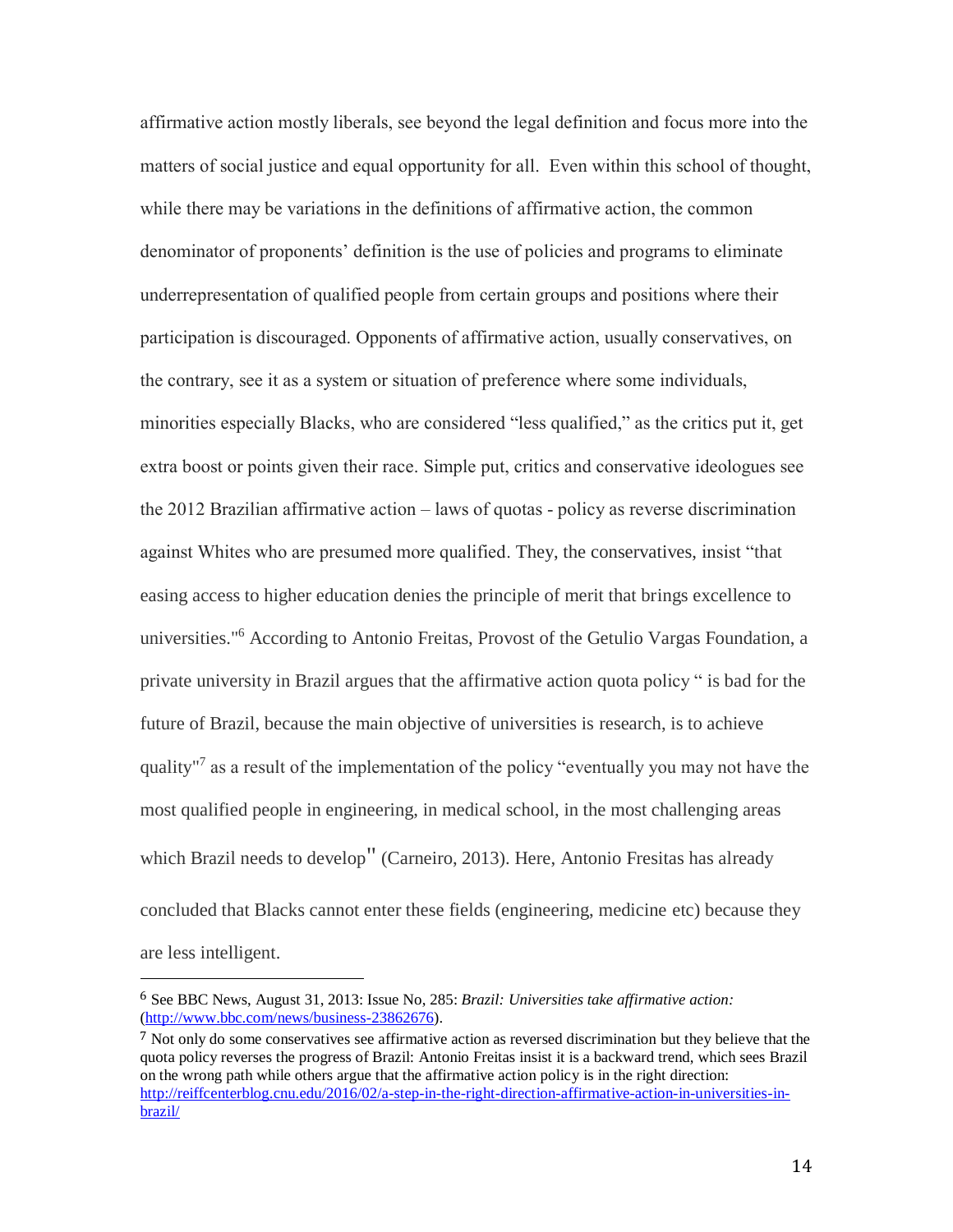Affirmative action refers, objectively, to policies and efforts in government, employment, and education that favor those who suffer discrimination and provide equal opportunities. It examines whether equal opportunities exist, and if not, a plan is designed to try to eliminate barriers and establish equality. This definition falls into the liberal school of thought, which is resisted by conservatives. In the U.S., Federal contractors, as required by Executive Order 11246 (EO11246) have to abide by the AA policy. "EO11246 applies (a) to the federal government and (b) all private organizations that do business with the federal government and that have 50 or more employees and a federal contract of at least \$50,000" (Crosby, Iyer, Clayton, Downing, 2003:95). This requires organizations to be aware of its workforce statistics, especially their underrepresented gender and ethnic groups. If the numbers reveal that qualified women and people of color are underutilized, then the organisation must establish goals and plans to correct the problem. However, the U.S. Supreme Court decision has forbidden the use of strong preferential treatment or strict quotas, as opponents of the affirmative action policy view the quota laws as preferential treatment. The Court ordered affirmative action is justified by the Equal Opportunity Act of 1974, which empowers federal courts to require organisations guilty of discrimination to use affirmative action. Crosby et al. noted that voluntary affirmative action policy is often implemented by organisations, even though the federal government may not mandate such an action. This was the practice of some the universities in Brazil before the quota laws of 2012; well noted for among those universities was The Federal University of Rio de Janeiro (*Universidade Federal do Rio de Janeiro*, UFRJ). For the affirmative action policy to be seen as a good policy, according to Wilson (2006), it must reflect the actions of what the government plans to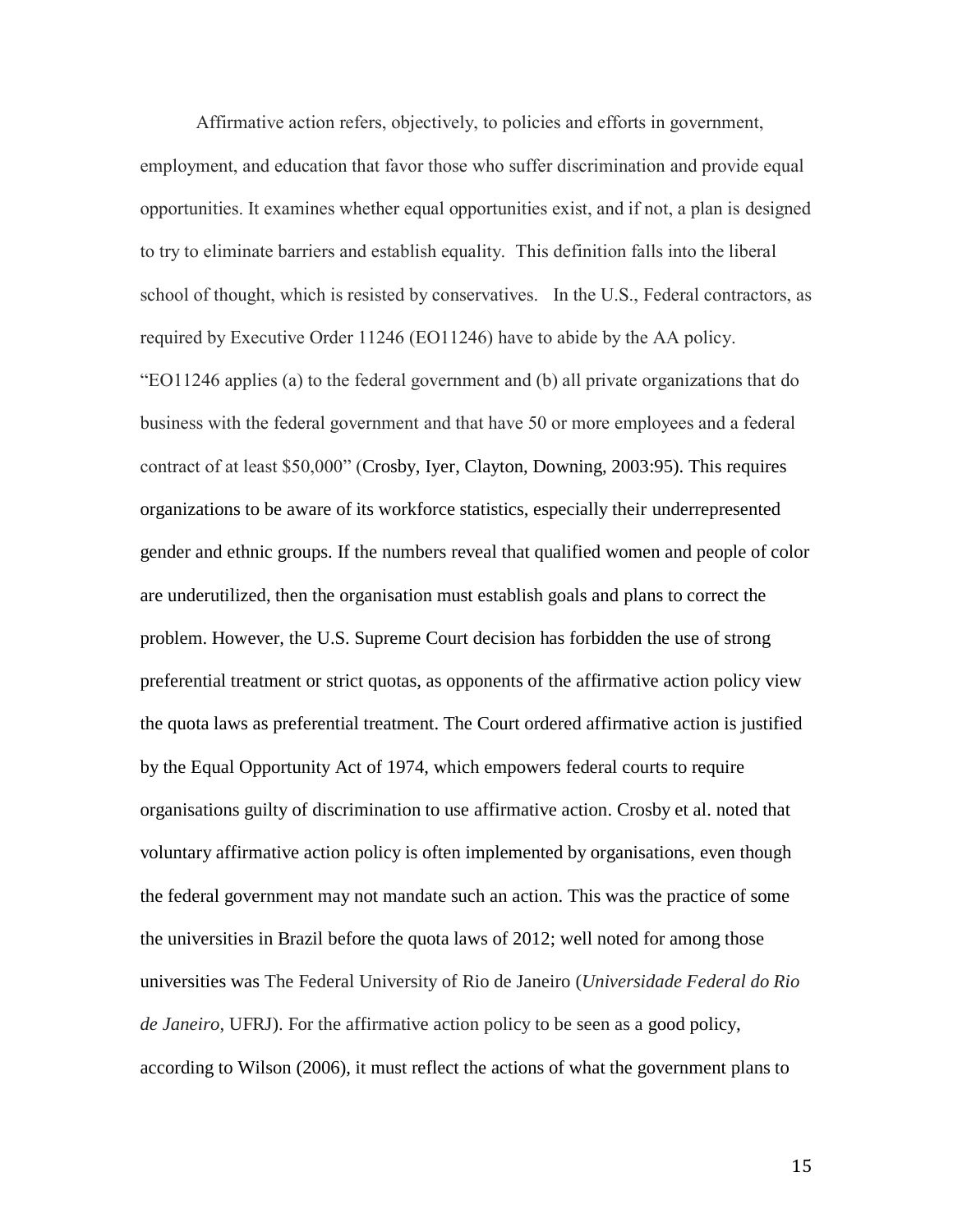achieve in the long run.

Liberals, usually supporters of affirmative action policy, believe that it helps with issues such as social justice, and equal opportunity. However, as Salinas (2003) noted, critics of affirmative action view it as a way for people who are less qualified to get preferential treatment. Affirmative action is supported by the idea of diversity, and educators focus on the increased diversity aspect rather than merit. Diversity in education has many benefits. Universities with diverse student population expose individuals to new perspectives, allowing them to engage in deeper and more complex learning situation. It also prepares students for future interactions in an increasingly diverse society and increases the likelihood that students will seek out more diversely integrated communities while helping to bring social stability in society (Crosby et al., 2003).

For educational admissions, students get accepted based on merit, which is usually based on standardized testing. However, this does not show how much students progressed through their education. To determine merit, it is important to know where an individual started, not just where that person ended up. Affirmative action policy tries to level the playing field and "attempts to take into account preexisting differences in access to resources, educational opportunities, socioeconomic status, and a lot of other social and cultural factors… Affirmative Action, therefore, can be defined in this vein merely as an attempt to correct the systematic error that exists in our subjective evaluation of merit" (12). If minorities had the same access to resources as dominate groups do, then their representation in top colleges and higher management should be similar to that of their percentages in the population (Salinas, 2003).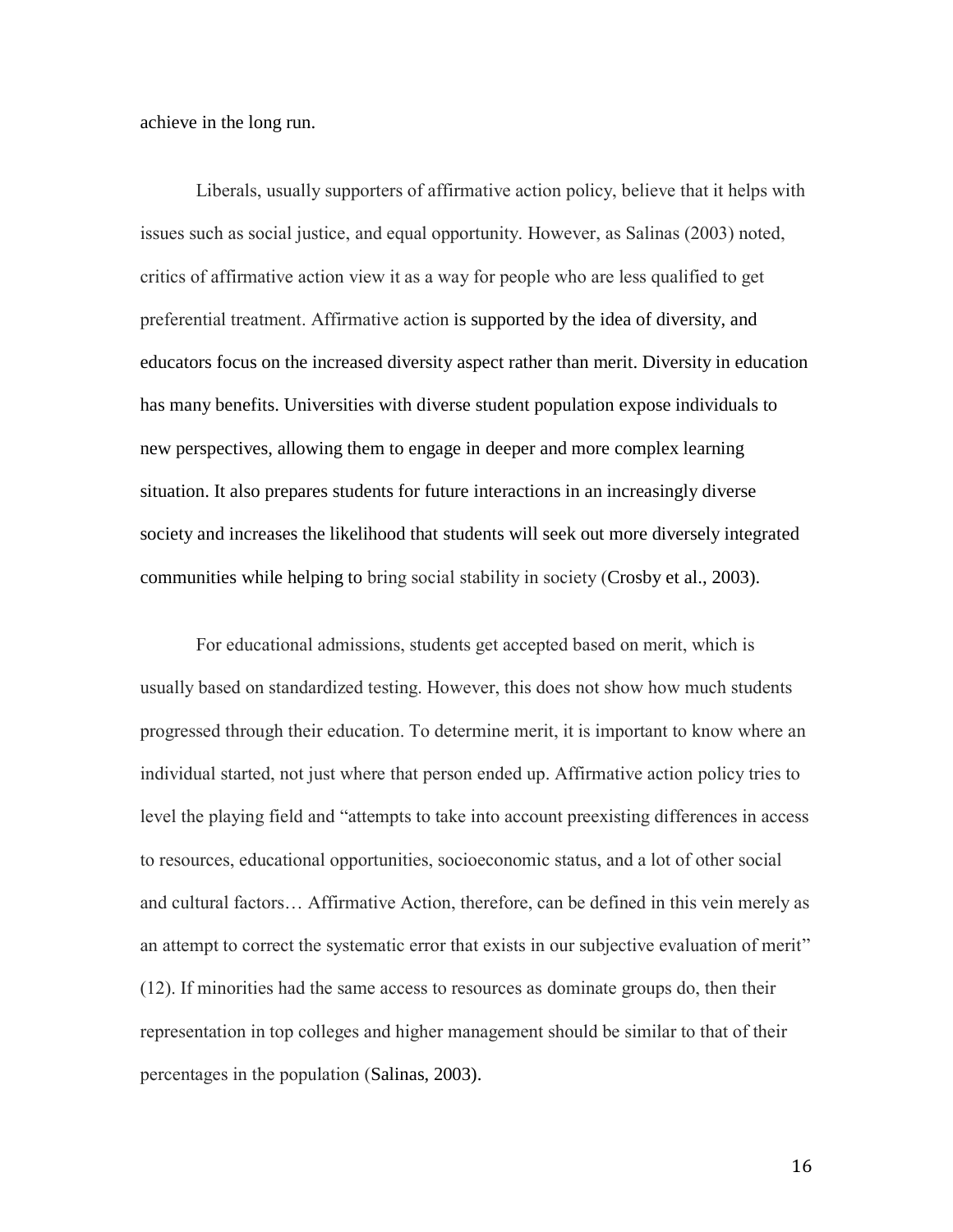## **Affirmative Action and University Admission in Brazil**

Affirmative action policies in Brazil would exist to benefit the majority of the population, as non-whites are now more than whites.<sup>8</sup> According to Davis (2014:74), "over half of Brazil's population was classified as non-white: either as Blacks (6.9%) or mixed, commonly known as *pardo* (44.2%)." He noted that while nearly two-thirds of white students go to college, less than one-third of non-white students are able to gain admission. The author posits that of the total college graduates in 2009, 4.7% were Blacks and 5.3% were mixed. In fact, descendants of Africans make up a significant proportion (46.5%) of the Brazilian population. "Yet they have a very low representation in H*igh* E*ducation*, where they comprise under 20% of the total student population" (McCowan, 2007: 591).

Higher socio-economic groups, usually whites, in Brazil have the best access to higher education opportunities. This is due to the limited spots within public universities, where entrance is determined by the *vestibulares*, which give those with high quality secondary education a better chance. Higher education enrollment in Brazil has been increasing, for example, "The total undergraduate population rose from just over 1.5 million in 1992 to over 3.8 million in 2003" (580) and this trend of increase has continued since then. This increase has led to a considerable growth in the private universities, but most Brazilian students cannot afford the tuition and fees of for-profit private universities. At public universities nearly 8.4 candidates do apply for each spot, while there are 1.5 applications per spot at private universities (584-585). In addition to

 $\overline{a}$ 

<sup>8</sup> Minorities in Brazil are now becoming the majority and the white population is gradually dwindling (See data from 2010 Brazil census: [http://www.bbc.com/news/world-latin-america-15766840\)](http://www.bbc.com/news/world-latin-america-15766840).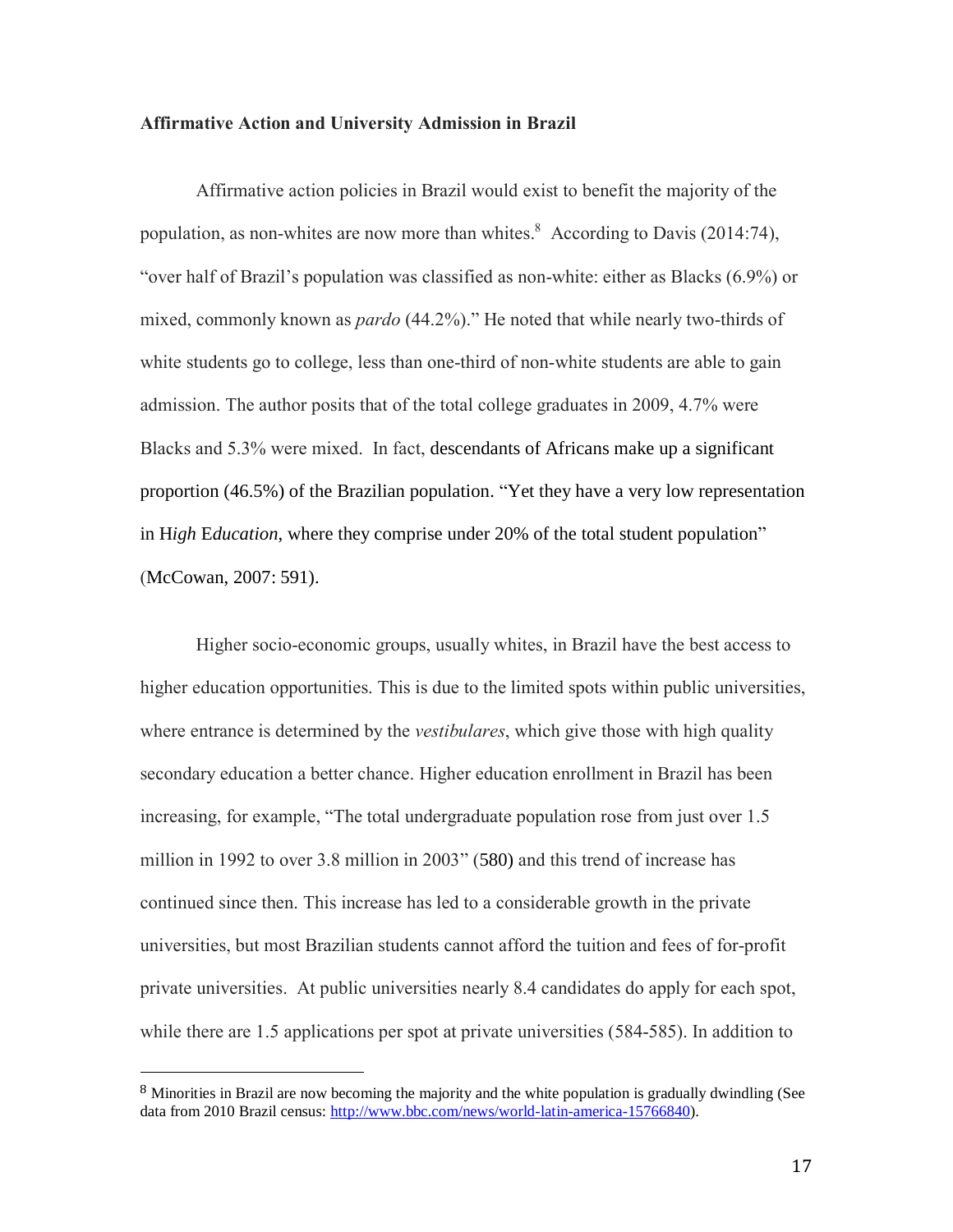this low number of applicants in the latter, many places go unfilled in the private universities due to students' inability to pay tuition. It is therefore not surprising that nearly 38 percent of private universities vacancies go unfilled (INEP, 2004) while the public universities, where tuition is free, are not able to accommodate all their applicants.

## **Pre Affirmative Action Quota Admission for some selected Universities**

In an attempt to increase diversity in tertiary institutions, some universities took the initiative, experimental procedure for student admission. This experiment was carried out in state universities in Campinas, UNICAMP. Such experiments were tried on other campuses in the past in an attempt to address issues of equality. Even though President Luis Inacio Lula da Silva's government (2003-2010) is credited for placing higher priority on increasing access to Brazilians of non-European decent to gain admission to higher education through quotas for free public universities based on race and those from public schools, some universities had unique models of implementing affirmative action in admitting students from low-income families. These attempts were plagued with implementation problems despite the challenges, the Federal University of Rio de Janeiro (UERJ) admitted nearly 20 percent of its students through quota programs while 40 percent was based on ENEM scores. UERJ is also credited for its bold initiative in using race-conscious admission before the quota laws gained national attention.

Brazilian society is highly stratified by skin color, causing income inequality to be one of the highest in the world, which is often caused by education, or lack thereof. "In 2002 only 9.8% of Brazilians ages 18-24 attended higher education" and 76% of these students were White (*branco*). Test scores on the *vestibular* rely on previous schooling;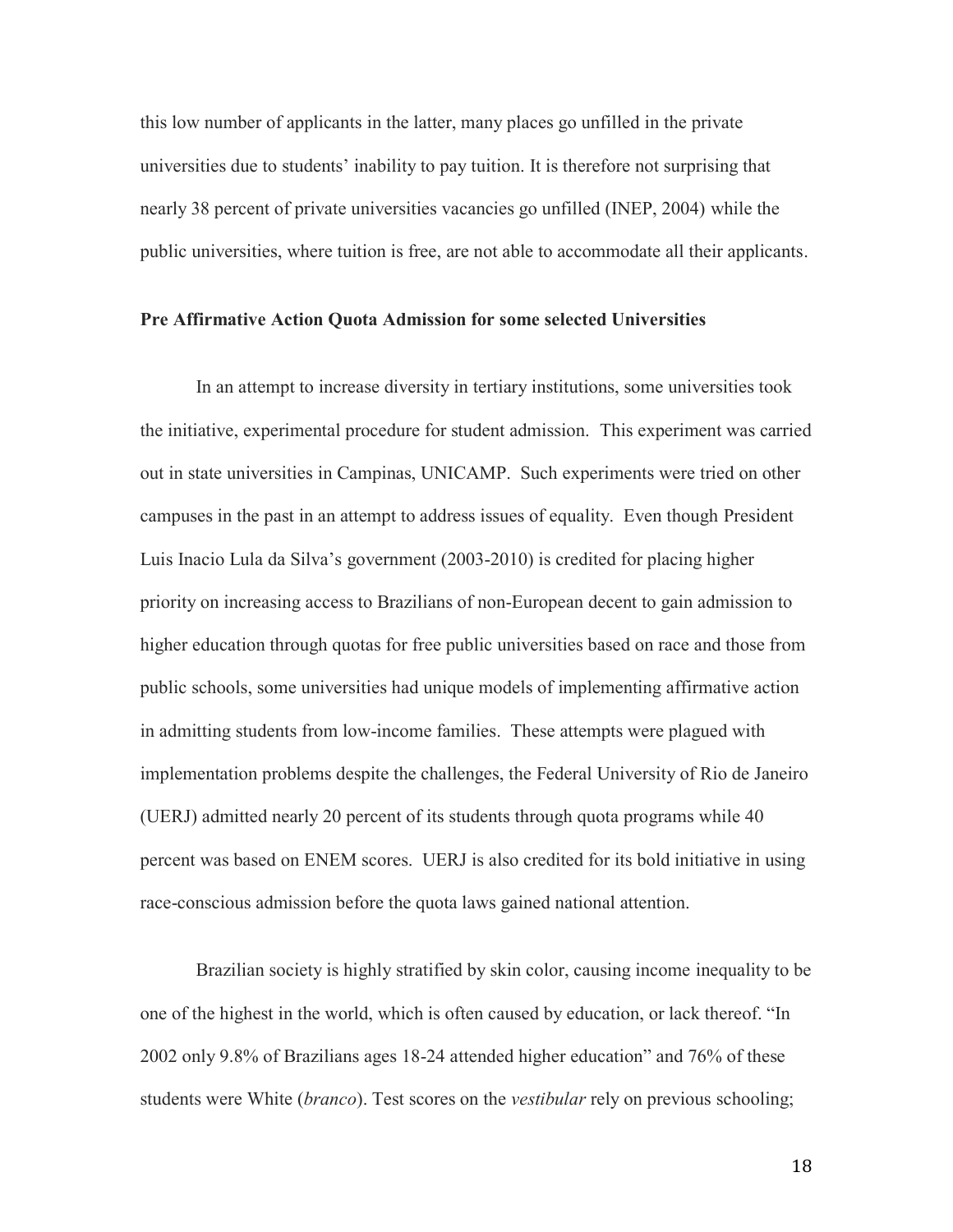private primary and secondary schools tend to be better. Those who are able to afford better primary and secondary schooling score higher, which gets them a spot in the free public universities. In most private universities there is no shortage of spots. As McCowan noted having a high school diploma and the ability to pay tuition would usually guarantee a spot in private universities but Daflon et al (2013) posit that Brazilian access to higher education is extremely exclusive in terms of both socioeconomic background, pre-university education, and color.

At the University of Brasilia (UnB) in Brazil, 20 percent of available admission slots are reserved for students who self-identify as Black. These individuals must then attend an interview to confirm that they are "Black enough" to qualify for that slot (Francis and Tannuri-Pianto, 2012:755). These racial quotas were implemented in July 2004. "The principal objectives of the policy are to reduce racial inequality, address historical injustices, raise diversity on campus, and enhance awareness of Blacks in society" (760). In most departments, the quota admission scores on *vestibular* exams were lower than that of nonquota scores, which indicates that quota students may have lower standards for admission. The authors affirmed that based on UnB admissions and academic records, quota students had lower attrition rates than nonquota students but maintain comparable grades.

## **The Quota Dance**

At the UERJ two modifications were made to the quota law. The original law required students to be classified as *negro* "Black" or *pardo* (brown). The new law eliminated the category *pardo*, because *negro* could include *pardo*, but federal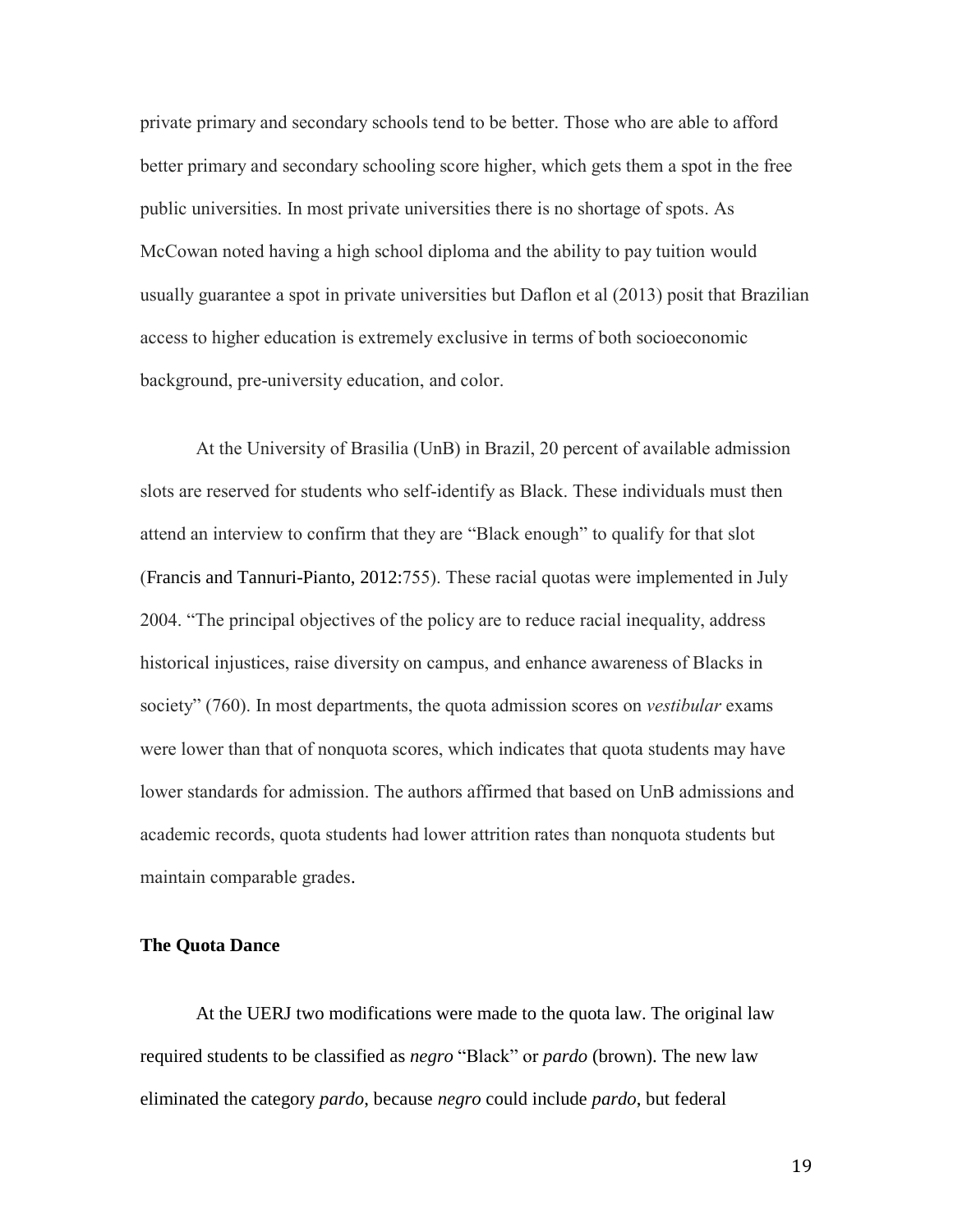government did not want *brancos* to identify as *pardo* to be included in the quota. The second change restricted eligibility for the quota to students from low-income families, giving prominence to a class-based interpretation of the legitimate beneficiaries of racial quotas (Schwartzman, 2008). However, many students interviewed at UERJ did not consider the term *negro* to include *pardos*, as it is a term that applies to Afro-Brazilians with darker skin. "Many interviewees also do not believe that *pardos* are discriminated against or deserve quotas." Some supporters of affirmative action policies believed that forcing a choice between *branco* and *negro* would cause students to identify themselves as *negro.* Even though this choice has incentives related to affirmative action, it leads to an exclusion of *pardos*.

## **The Race Conundrum in Brazil**

The State University of Campinas in São Paulo State, Unicamp, applied an *Affirmative Action and Social Inclusion Program* (PAAIS) to its national *Vestibular* (Davis, 2004). It, Unicamp, also expanded the definition of merit to include individual experiences and differences in addition to *vestibular* scores. Affirmative action policies are difficult to implement in Brazil due to the complexity of defining race. It's difficult to determine race in Brazil by ancestry, because almost everyone has some trace of African descent. While the US has 6 categories to classify race, such simple classification in Brazil is extremely difficulty (Loveman, Muniz and Bailey, 2011).

Schwartzman (2008) noted that affirmative action policies that rely exclusively on the *negro* label may be excluding many lighter-skinned Afro-Brazilians who may still suffer disadvantages based on skin color, but who tend to classify themselves as *pardo.*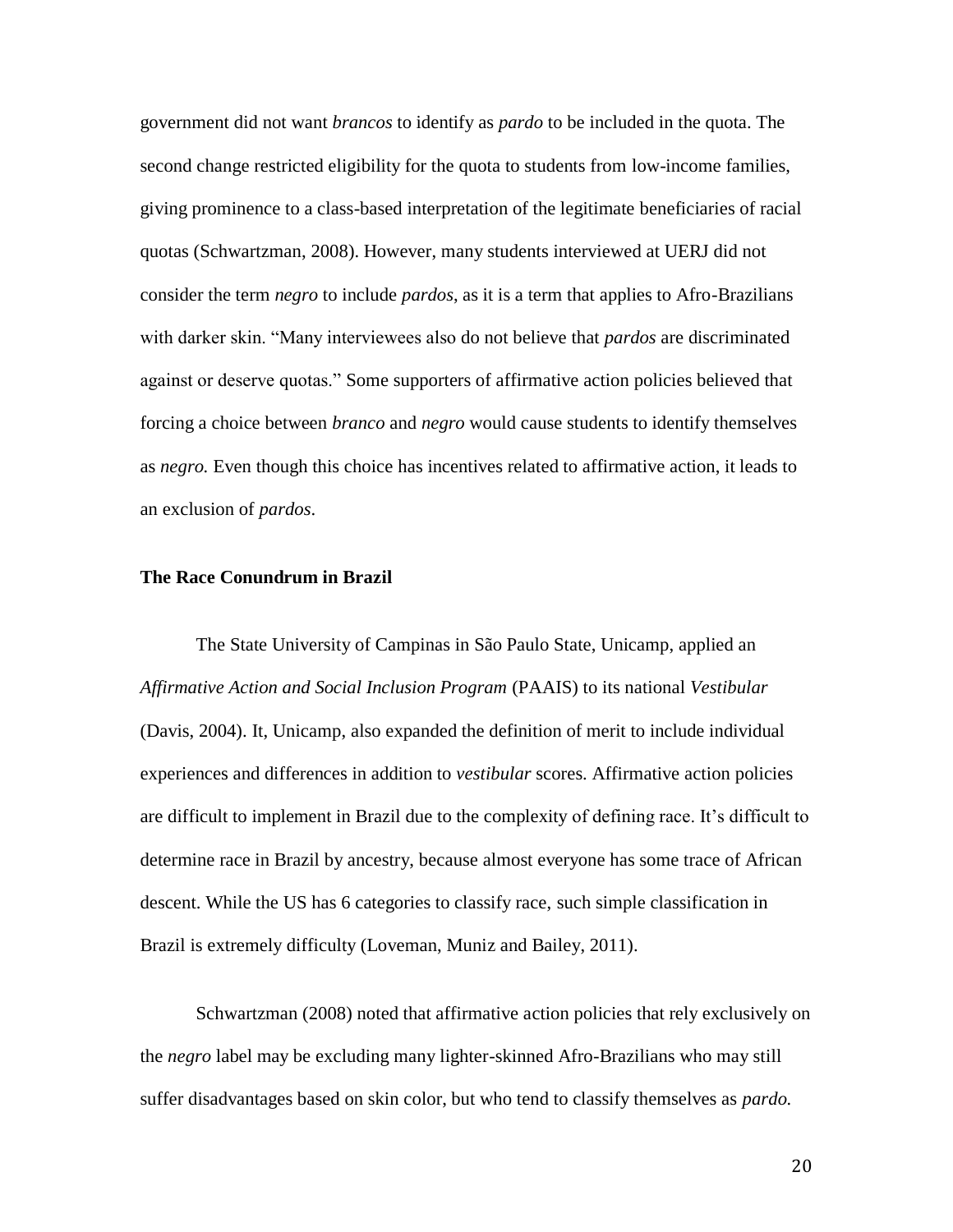Through the affirmative action policy, universities may be admitting students from a relatively well-off segment of the population, who are disproportionately likely to come from "multi-racial" families and therefore might have a wider *realm of possibility* in their choice of labels. Schwartzman insists the problem with access to higher education cannot be solved by just having quotas in the universities because many Brazilians do not even qualify to apply to go to universities. He further argues that the public pre-university institutions are weak and mostly attended by the poor. Whites and privileged send their kids to private secondary schools where they are more likely to obtain higher entrance scores to get into public universities for free. There is the need to improve primary and secondary education in Brazil for the public schools to be able to compete with private schools on entrance exams. How can this be done? The next section uses the impact theory to discuss how the quota law would improve not only the educational system in Brazil but also its effect on the public as a whole in the long run.

#### **Reforming Higher Education from the Bottom up: The Disparate Impact Theory**

There are several theories to justify or reverse historical discrimination but "The most common theory of discrimination, referred to as *disparate* treatment, occurs when there is evidence of discriminatory intent in the employment decision in question" (Pyburn et al., 2008: 145). The disparate impact theory states that employment, housing, and other areas such as education can be considered discriminatory and illegal if a policy has an unequal and negative impact on people of a protected class. This theory initially arose to deal with specific practices that maintained past and intentional discriminations. Even though the theory does not require evidence, it has been justified based on the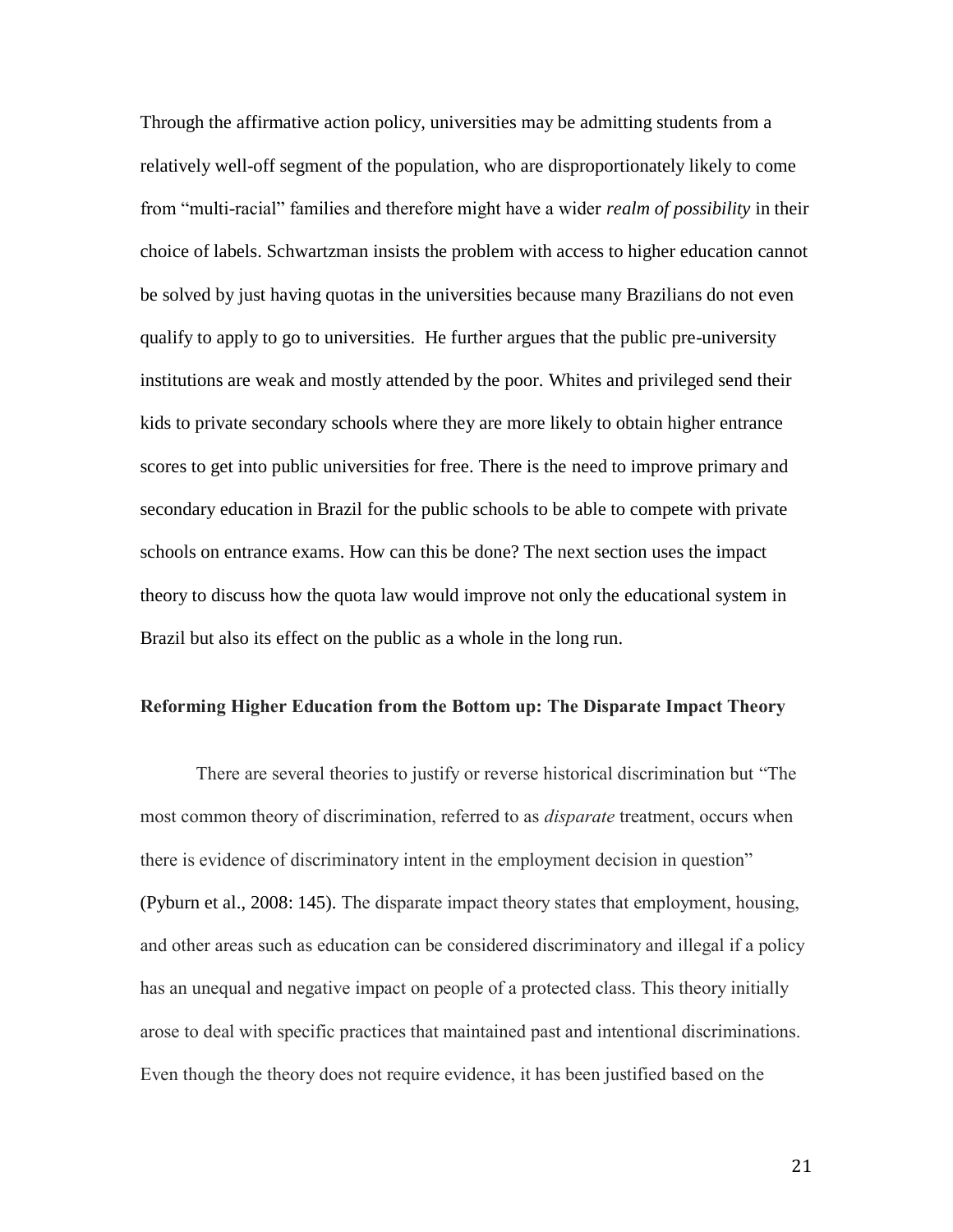difficulty of being able to prove intentional discrimination as a result of past policies seen as the status quo.

Brazil will only be successful if the whole educational system is reformed especially at the elementary and secondary levels. It would be too "difficult for any university system to correct inequalities developed through the previous years of schooling" (McCowan, 2007: 581). Under prepared university candidates retards the steady progress of instructions at the university level. There were few proposals in Brazil for the Federal government to get involved in affirmative action for the universities. One of the proposal "would oblige all federal universities to set aside half of their places for students from public schools, some of which would be reserved for African Brazilians and indigenous peoples depending on the proportions of these groups in the state in which the university is located" (591). Another proposal suggests replacing the *vestibular* exam with results from the ENEM, which was an existing assessment. This was to remove the need for students to take pre-vestibular courses, which were not available to everyone as a result of affordability (finance). It was also suggested distant education might help accommodate the large number of applicants to universities in Brazil. This would help universities admit more students without increasing expenditures. McCowan noted that by encouraging distant education such an approach might increase enrolment at lower costs and provide access to higher education for students in more remote areas. While the Ping-Pong debate over the affirmative action or the quota system did draw attention at various states since 1999, the highest court of the land moved in decisively to end the racial ideological battle on university admissions.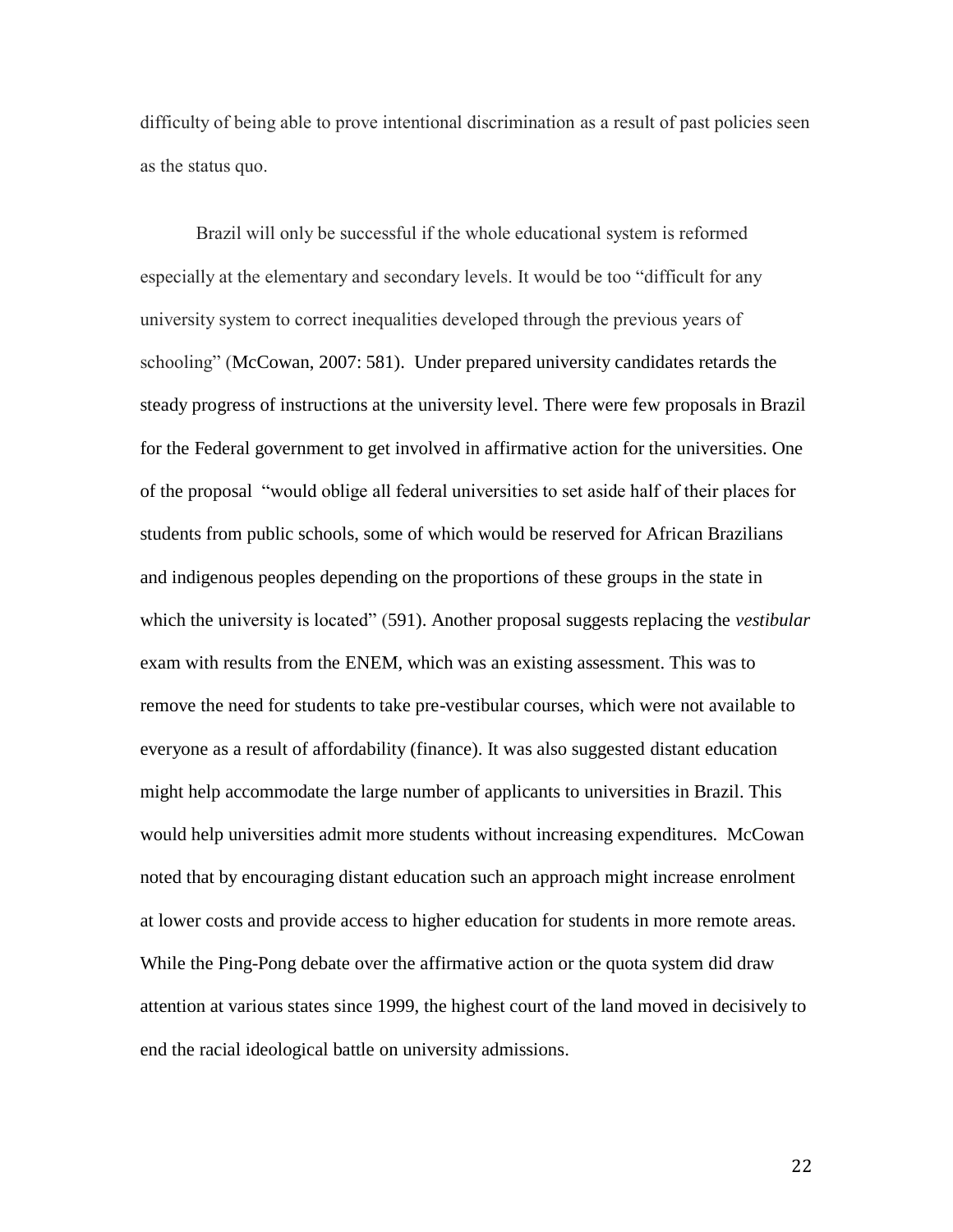In April 2012, the Brazilian Supreme Court recognized the constitutionality of racial quotas in universities, and unanimously approved the AA Law. In arriving at their decision, the Justices argued that the federal government has the ability to correct past discriminations to ensure diverse community in universities across the country to achieving a more equal opportunities for all Brazilians. Pouncing on the Supreme Court's decision, President Dilma Rousseff, the 36<sup>th</sup> President of Brazil, enacted an AA program, called the "Law of Social Quotas" on August 29, 2012. This law requires federal public universities to reserve half of their admissions to students from characteristically poor public high schools, and half of those positions for low-income families or for those who declare themselves as Black, mixed, indigenous or natives.

## **The Impact Theory**

Even though using affirmative action as part of university admission is not new in Brazil, it became law of the land in 2012. This means its too early to access the full impact of the law as presented. However, a full impact of the law is predicted here using the impact theory. This theory was first set forth in the 1970s with the idea that there was a catastrophic collision between the earth and protoplanet some billions years ago. This, according to Matson (2012), resulted in the formation of the moon: While the celestial formation is not the focus, and beyond the scope of, this paper, the genesis and the understanding of the impact theory is borrowed here as used in the study of program and policy evaluation (Binghan and Felbinger, 2002). In program evaluation, the impact theory is used to evaluate an end result or impact a policy had in addressing an issue: Political, social, education or economic. As the authors noted, impact evaluation looks at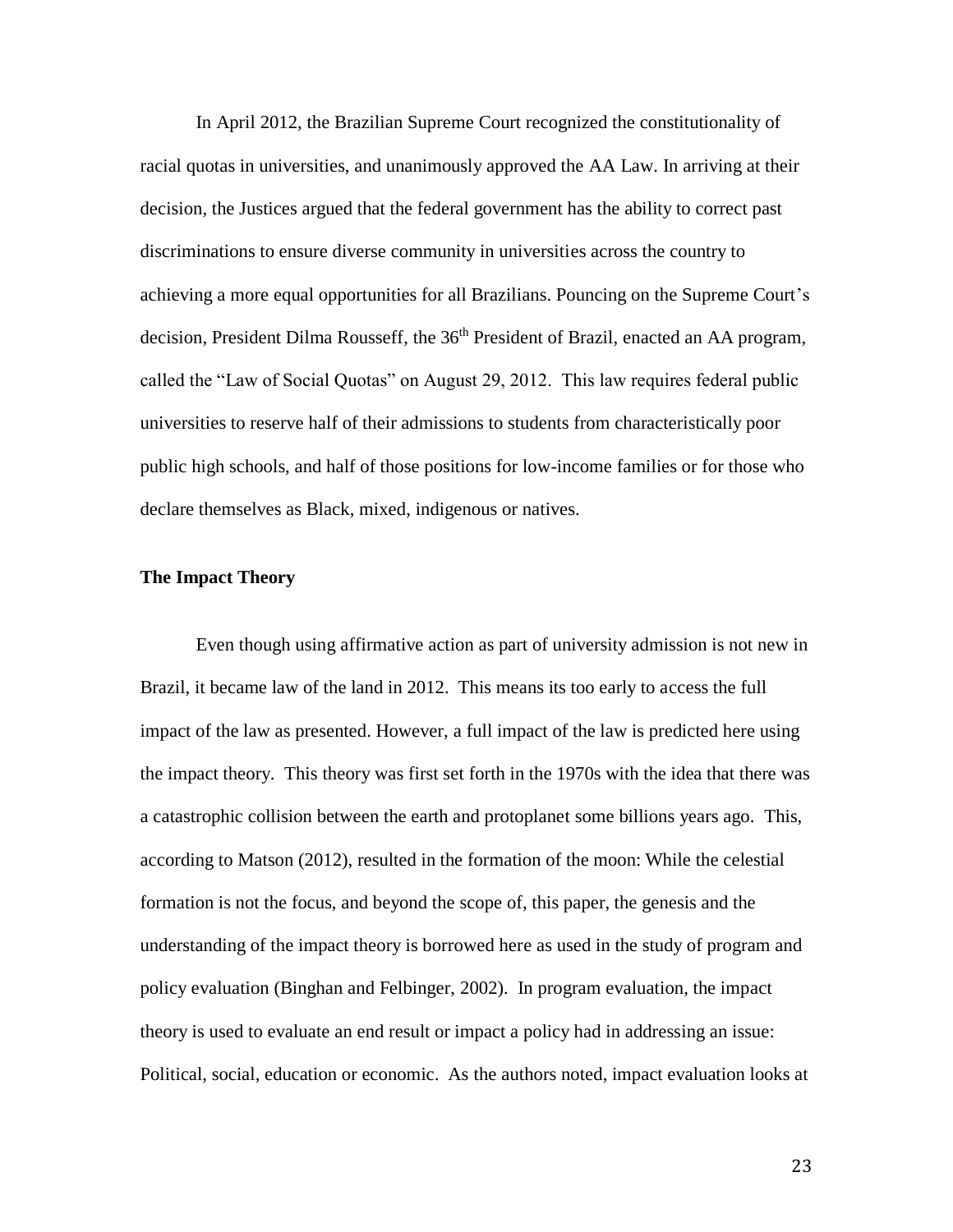"enumerating outcomes and whether the program or policy's objectives" are met (p. 5). Rossi et al. (2004) describe impact theory as a cause-and-effect sequence in which certain program activities are instigating causes and certain social benefiting the effects they eventually produce.

Given such a broad understanding of the impact theory as presented above, it is used here as the conceptual framework to predict that the Brazilian affirmative action program as directed by the Brazilian Federal Government, after its implementation is more likely to raise the educational credentials of Blacks in Brazil. Additionally, not only will the universities experience more diverse campuses but also more Blacks are likely to enter the public sector as more qualified Blacks would be available to enter the public sector. The literature indicates that to assess the full impact of any policy that policy needs time to mature (Bavon, 2001). It is therefore recommended that the real impact of the Federal government's AA directives regarding admissions quotas for Brazilian universities could be fully assessed after 2022. The program would have been implemented for nearly 10 years, long enough to collect some data to assess the changes in the university admissions, academic performance of those who benefited from the quota law and their employment statuses. Researchers would also need to track the rate of graduation of students admitted into universities under this policy and their subsequent contribution to the public sector.

## **Conclusion**

When Portugal colonized Brazil, there was a social structure of segregation based on skin color. Even after slavery was abolished, there was, and still is, a systemic discrimination against minorities despite the believe of racial democracy argument in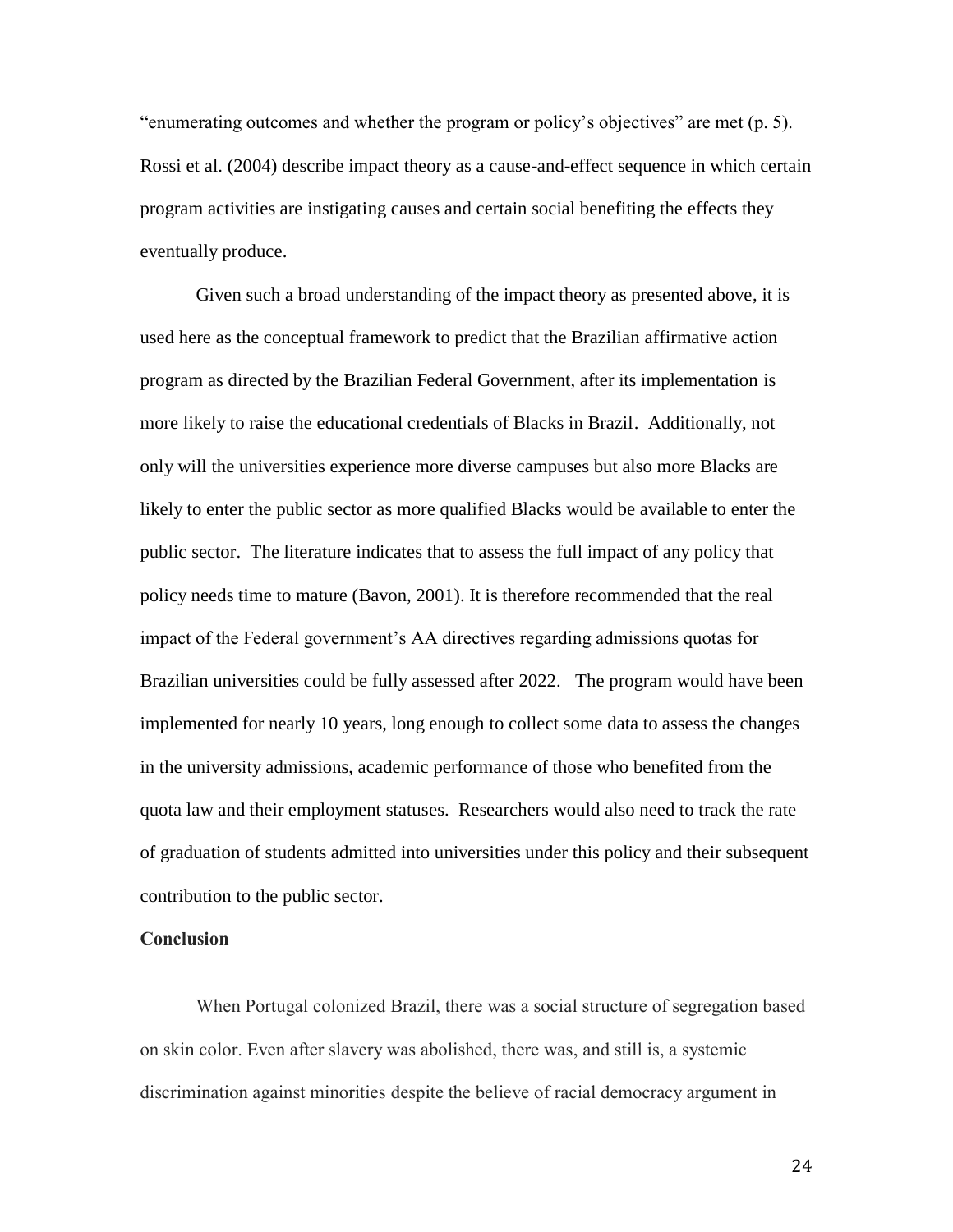Brazilian politics (Htun, 2004). One of the main policies that governments use to address discrimination is AA, which seeks to provide equal opportunities to minorities in government, employment, and education. Issues, such as AA, divide conservative and liberal Brazilians on ideological lines, so it is important to understand both sides of the ideological argument in practical terms. Supporters of AA argue that the policy helps with social issues and encourages a diverse society while opponents insist that the policy will lower the educational standards to only benefit certain groups, which would not benefit Brazil as a society in the long run. However, by neglecting the impact of slavery and colonization, one is forced to accept the historical status quo as the socially putative norm. The discriminatory political and educational structures in countries that engaged in slavery and colonization are such that it is almost impossible to dismantle them. Those structures have become the established norm and conservatives are not comfortable for what liberals refer to as progressive change by dismantling the status quo.

Affirmative action is necessary in Brazil, because over half the population is classified as nonwhite; however, the majority of students who attend universities are White. Public universities are free and thus, highly competitive, where admittance is based on the *vestibular*. There is a great need to improve opportunities for students in the public primary and secondary schools too, so that everyone has a chance to do well on the *vestibular*. Affirmative action policies are difficult to control in Brazil, because it depends on self-identification of race, and most Brazilians have a trace of African descent. In 2012 an affirmative action program called the "Law of Social Quotas" was passed to reserve spots in universities for low income and self-declared Black and mixed students. With the efforts of affirmative action program, which attempts to prevent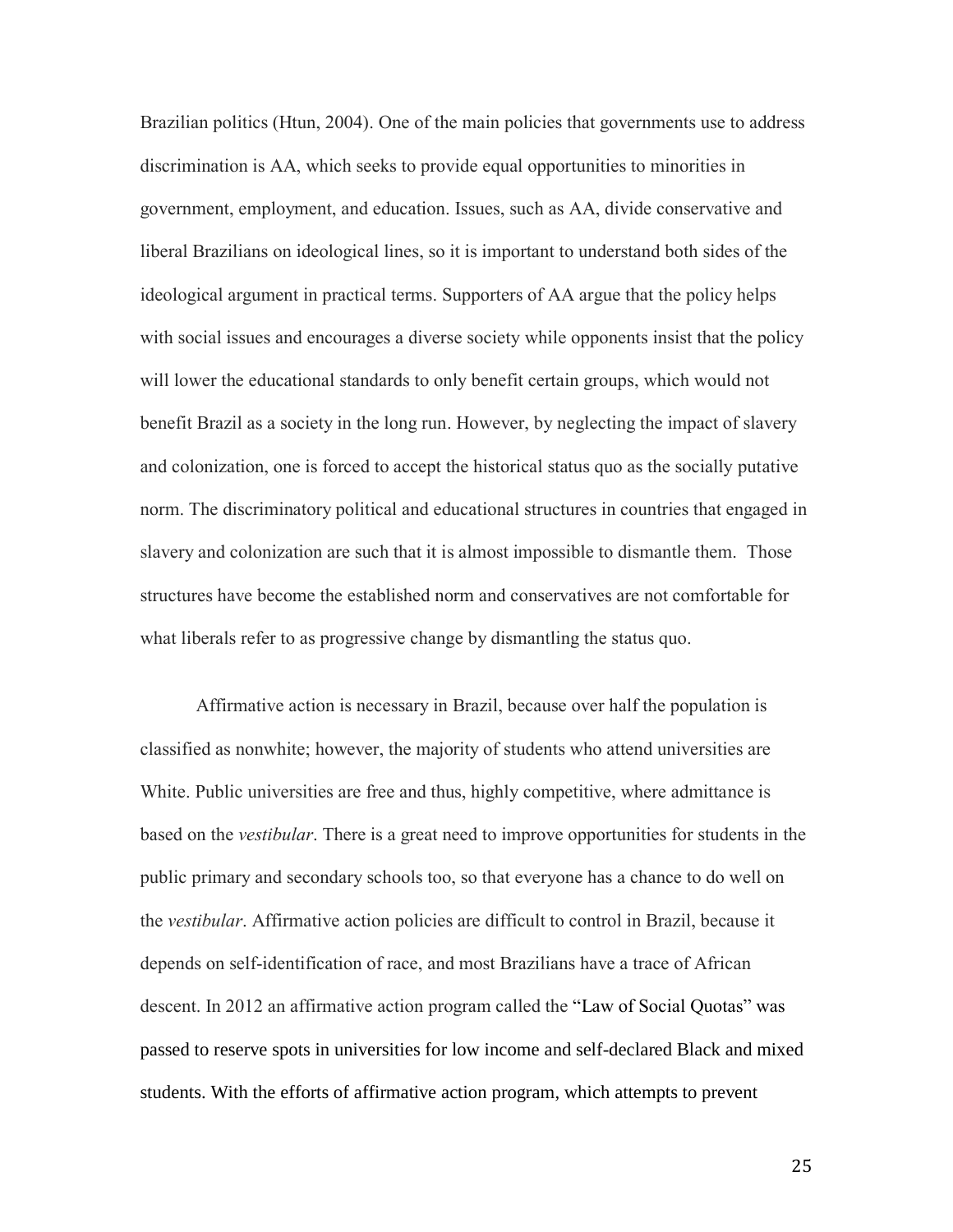intentional discriminations, the educational system in Brazil is providing more opportunities for minorities. However, the real impact of this law of social quotas could be known in the next decade.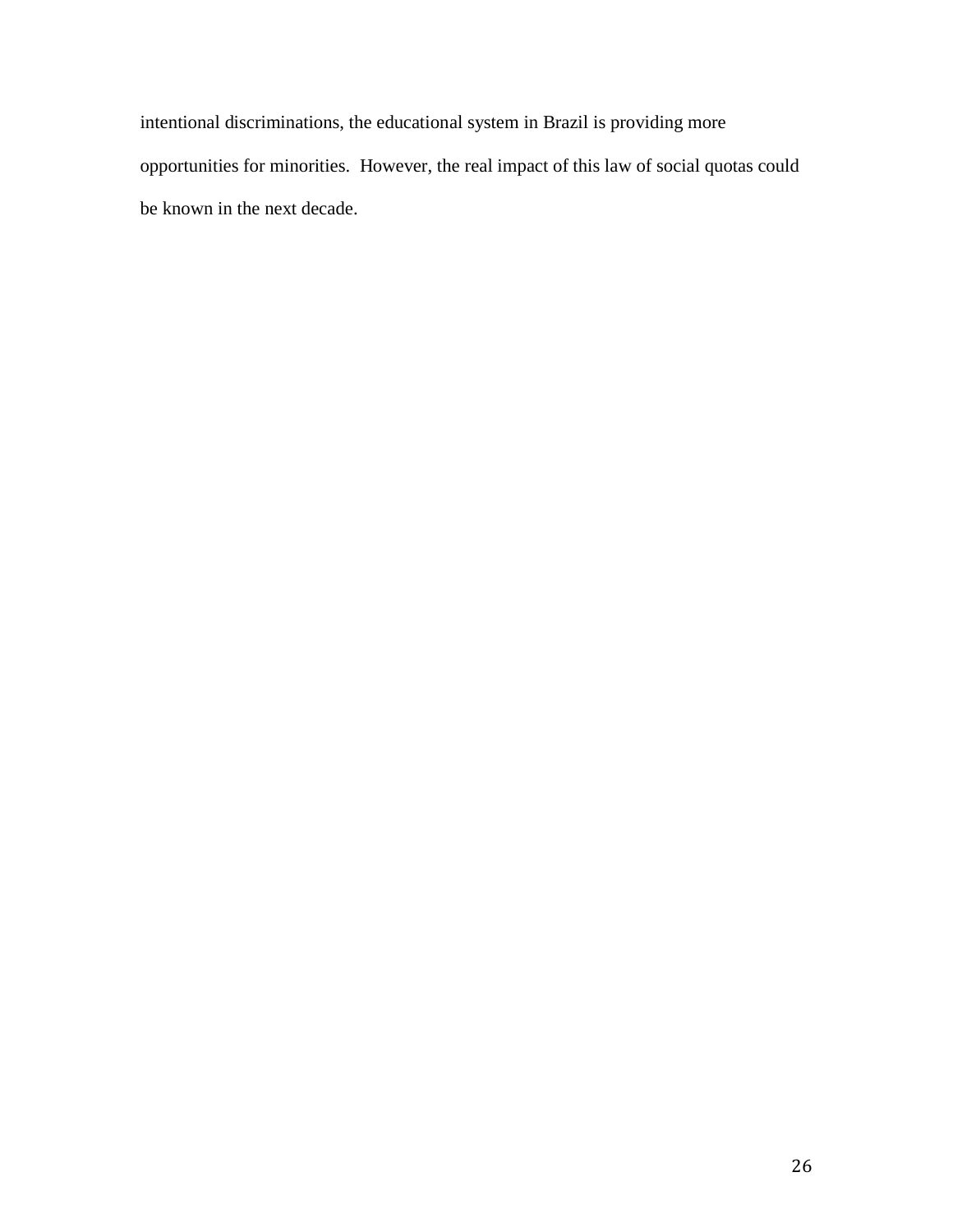## **References**

- Abel, F. C. and Sementelli, A. J. 2004. *Evolutionary critical theory and its role in public affairs*. New York, M.E. Sharpe.
- Antwi-Boasiako, Kwame Badu and Joseph Asagba 2005. "A Preliminary Analysis of African American College Students Perception of Racial Preference and Affirmative Action in Making Admissions Decisions at a Predominantly White University" *College Student Journal* 39 (4) 734-749.
- Antwi-Boasiako, Kwame Badu. 2008. The dilemma of hiring minorities and conservative resistance: The diversity game. *Journal of Instructional Psychology* 35 (3): 225- 231.
- Antwi-Boasiako, Kwame Badu. 2014. Rethinking utopianism, international relations theory, and marginalization of Africa in global politics. *Journal of Comparative Politics.* 7 (2): 34-51.
- Augusto dos Santos, Sales 2006. Who is black in Brazil? A timely or a false question in Brazilian race relations in the era of affirmative action? *Latin American Perspectives.* 149 (33) 30-48 (Translated by Obianuju C. Anya).
- Bavon, Al 2001. The effect of the Tarrant County drug court project on recidivism *Evaluation and Program Planning* 24:13-22.
- Bernardino-Costa, Joaze and Fernando Rosa. 2013. "Appraising affirmative action in Brazil." In *Affirmative action, ethnicity, and conflict*. pp. 183-203. Edited by Edmund Terence Gomez and Ralph Premdas. NY, NY, Routledge.
- Bingham, Richard D., and Claire L. Felbinger 2002. *Evaluation in practice: A methodological approach* (2<sup>nd</sup> ed). New York, N.Y. Seven Bridges Press.
- Carneiro, Julia 2013. "Brazil's universities take affirmative action." Retrieved from <http://www.bbc.com/news/business-23862676> on November 4, 2015.
- Cicalo, Andre. 2012. *Urban encounters: Affirmative action and black identities in Brazil*. New York, New York, Palgrave Macmillan.
- Crosby, F., Iyer, A., Clayton, S., & Downing, R. 2003. Affirmative action: Psychological data and the policy debates. *American Psychologist*, 93-115.
- Daflon, Veronica Toste, Joao Feres Junior, and Luiz Augusto Campos 2013. Race-based affirmation actions in Brazilian public higher education: An analytical overview. *Cadernos De Pesquisa* 43 (143) 302-327.
- Davis, Thomas W. 2014. *Affirmative action in Brazil: Its recent developments and the argument for a narrow Federalism Doctrine*, 4 U. Miami Race & Soc. Just. L. Rev. 72.
- Duncan, Cynthia M. 1999. *Worlds apart: Why poverty persists in rural America.* New Haven, Yale University Press.
- Fausto, Boris. 1999. *A concise history of Brazil*. Cambridge University Press, New York, USA.
- Francis, A., & Tannuri-Pianto, M. 2012. Using Brazil's racial continuum to examine the short-term effects of affirmative action in higher education. *Journal of Human Resources*, 754-784.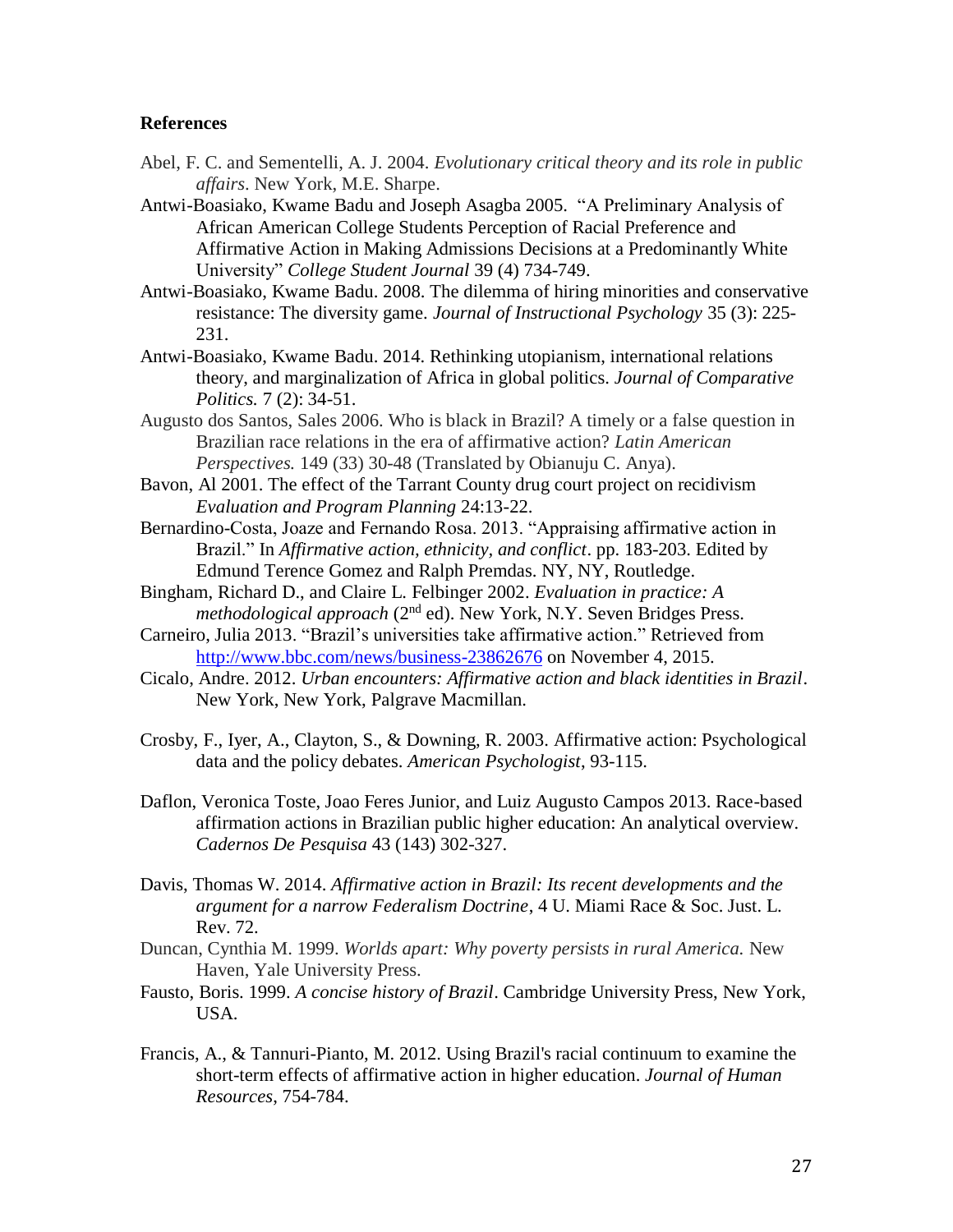- Guimaraes, Antonio Sergio Alfredo. 2012. Colour and race in Brazil: From whitening to the search for Afro-Descent. In *Racism and ethnic relations in the Portuguese speaking world* pp. 17-34. Edited by Francisco Bethencourt and Adrian J. Pearce. Oxford, N.Y. Oxford University Press.
- Heineman, R. A., William T. Bluhm, Steve A. Peterson, and Edward N. Kearny. *The world of the policy analyst: Rationality, values and politics*. Chatham, New Jersey, Chatham House Publishers, Inc.
- Htun, Mala. 2004. From "Racial Democracy" to affirmative action: Changing state policy on race in Brazil. *Latin American Research Review*, 39 (1) 60-89.
- Humphries, F. S. 1995. A short history of Blacks in higher education. *The Journal of Blacks in Higher Education*, 6, 57.
- INEP (2004) *Censo da educacao superior 2003. Brasilaia*: INEP.
- John Matson. 2012. *Giant impact theory of lunar formation gains more credibility*. Retrieved from<http://www.scientificamerican.com/article/moon-impact-theory/> on November 4, 2015.
- Karasch, Mary C. 2000. *A vida dos escravos no Rio de Janeiro (1808-1850) [Slave life in Rio de Janeiro (1808-1850)]*. Sao Paulo: Companhia das Letras.
- Krueger, Robert. 2002. Brazilian slaves represented in their own words, slavery  $\&$ abolition: *A Journal of Slave and Post-Slave Studies*, 23:2, 169-186.
- Kymlicka, Will and Wayne Norman eds. 2000. Citizenship in culturally diverse societies: Issues, contexts, and concepts. In *Citizenship in diverse societies*, pp. 1-41. Oxford: Oxford University Press.
- Loveman, Mara, Jeronimo O. Muniz and Stanley R. Bailey. 2011. Brazil in black and white? Race categories, the census, and the study of inequality, *Ethnic and Racial Studies* 1-18.
- Matson, Wallace. 2012. *Giant impact theory of lunar formation gains more credibility.*  Retreived from<http://www.scientificamerican.com/article/moon-impact-theory/> on April 1, 2016.
- Matthews, E. Gerald. 2002. *E pluribus Unum: justice, liberty, and terror: an analysis of western terrorism on people of African decent in the Diaspora.* Mason, Ohio: Thomson Custom Publishing.
- Mattoso, Katia de Queiroz. 1990. *Ser escravo no Brasil* [Being a slave in Brazil]. Sao Paulo: Editora Brasiliense.
- Mazrui, A. A. 1986. *The Africans: A triple heritage*: Boston, Little Brown.
- McCowan, Tristan. 2007. *Expansion without equity: An analysis of current policy on access to higher education in Brazil.* Higher Education, 53 (5) 579-598.
- Pyburn, K. M., Ployhart, R. E. and Kravitz, D. A. 2008. The diversity–validity dilemma: Overview and legal context. *Personnel Psychology*, 61: 143–151.
- Rawls, John and Erin Kelly 2001. *Justice as Fairness: A restatement*. Havard University Press.
- Rohter, Larry 2001. October 2. Multiracial Brazil planning quotas for Blacks. *New York Times*. Retrieved from [http://www.nytimes.com/2001/10/02/world/multiracial](http://www.nytimes.com/2001/10/02/world/multiracial-brazil-planning-quotas-for-blacks.html)[brazil-planning-quotas-for-blacks.html](http://www.nytimes.com/2001/10/02/world/multiracial-brazil-planning-quotas-for-blacks.html) (accessed February 28, 2015).